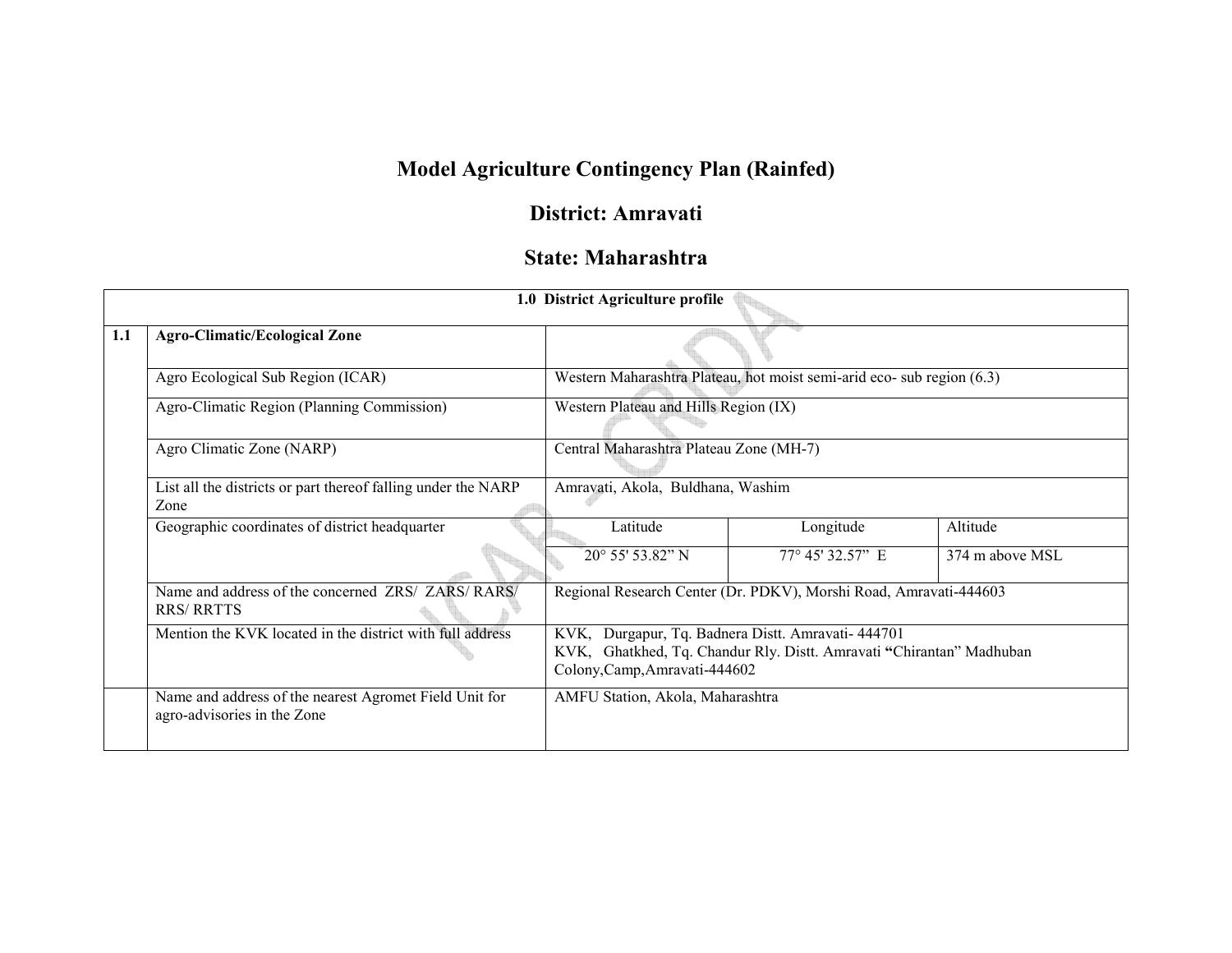| 1.2 | Rainfall                      | Normal RF(mm) | Normal Rainy<br>days (number) | Normal Onset       | Normal Cessation                |
|-----|-------------------------------|---------------|-------------------------------|--------------------|---------------------------------|
|     | SW monsoon (June-September):  | 775.2         | 40                            | $2nd$ week of June | 1 <sup>st</sup> week of October |
|     | NE Monsoon(October-December): | 69.6          |                               |                    |                                 |
|     | Winter (January-February)     | 29.4          |                               |                    | $\sim$                          |
|     | Summer (March-May)            | 12.2          |                               |                    | $\sim$                          |
|     | Annual                        | 886.4         | 48                            |                    | $\overline{\phantom{a}}$        |

Source: IMD

|     | Source: IMD                            |                      |                     |                |                                          |                       |                          |                                                              |                                    |                    |                  |
|-----|----------------------------------------|----------------------|---------------------|----------------|------------------------------------------|-----------------------|--------------------------|--------------------------------------------------------------|------------------------------------|--------------------|------------------|
| 1.3 | Land use<br>pattern of the<br>district | Geographical<br>Area | Cultivabl<br>e area | Forest<br>area | Land under<br>non<br>agricultural<br>use | Permanent<br>pastures | Cultivable<br>waste land | Land under<br>miscellane<br>ous tree<br>crops $\&$<br>groves | Barren $&$<br>uncultivable<br>land | Current<br>fallows | Other<br>fallows |
|     | Area $('000 ha)$                       | 1304                 | 766                 | 321            | 16                                       | 29                    | 20                       | 8                                                            | 28                                 | 19                 | 97               |
|     | Source: DACNET 2005-06                 |                      |                     |                |                                          |                       |                          |                                                              |                                    |                    |                  |

Source: DACNET 2005-06

| 1.4 | <b>Major soil types</b> | Area ('000 ha)                          | Percent (%) of total geographical area |  |  |  |  |  |
|-----|-------------------------|-----------------------------------------|----------------------------------------|--|--|--|--|--|
|     |                         |                                         |                                        |  |  |  |  |  |
|     | Deep black soils        | 653.7                                   | 55.9                                   |  |  |  |  |  |
|     | Medium deep black soils | $13.1^{\circ}$                          | -1.1                                   |  |  |  |  |  |
|     | Shallow black soils     | 501.2                                   | 42.9                                   |  |  |  |  |  |
|     | Others:                 | Saline soils in Purna river valley area |                                        |  |  |  |  |  |

Source: NBSS & LUP, Nagpur

| 1.5 | <b>Agricultural land use</b> | Area $(000 \text{ ha})$ | Cropping intensity $\%$ ** |  |
|-----|------------------------------|-------------------------|----------------------------|--|
|     | Net sown area                | 602                     |                            |  |
|     | Area sown more than once     | 110                     | 18.3                       |  |
|     | Gross cropped area           | 712                     |                            |  |

Source: DACNET 2005-06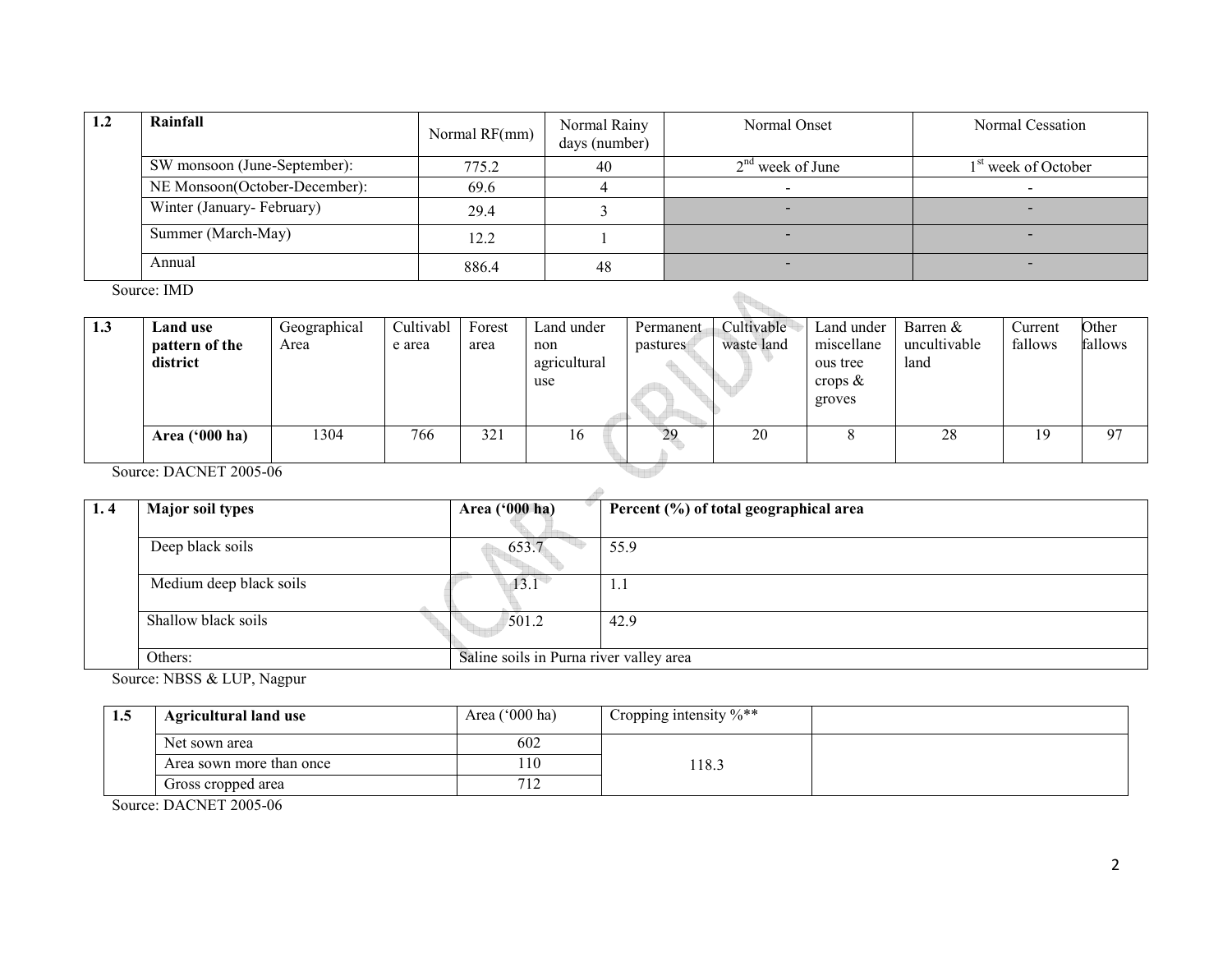| 1.6 | Irrigation                     | Area ('000 ha) |                |                                    |
|-----|--------------------------------|----------------|----------------|------------------------------------|
|     | Net irrigated area             | 51.3           |                |                                    |
|     | Gross irrigated area           | 63.8           |                |                                    |
|     | Rainfed area                   | 540.7          |                |                                    |
|     | <b>Sources of Irrigation</b>   | Number         | Area ('000 ha) | Percentage of total irrigated area |
|     | Canals                         |                | 4.5            | 8.8                                |
|     | Tanks                          |                |                |                                    |
|     | Open wells                     | 55382          | 46.7           | 91.2                               |
|     | Bore wells                     | 38             |                |                                    |
|     | Lift irrigation schemes        | 3              |                |                                    |
|     | Micro-irrigation               |                |                |                                    |
|     | Other sources (please specify) |                |                |                                    |
|     | Total Irrigated Area           |                | 51.2           |                                    |
|     | Pump sets                      | 40835          |                |                                    |
|     | No. of Tractors                | 7077           |                |                                    |
|     | Source: DACNET 2005-06         |                |                |                                    |

| Groundwater availability and use (Data<br>source: State/Central Ground water Department<br>/Board)                   | No. of blocks /<br>Tehsils | $(\%)$ area              | Quality of water (specify the problem such as<br>high levels of arsenic, fluoride, saline etc)                                                                                                                                                                                  |  |  |  |  |
|----------------------------------------------------------------------------------------------------------------------|----------------------------|--------------------------|---------------------------------------------------------------------------------------------------------------------------------------------------------------------------------------------------------------------------------------------------------------------------------|--|--|--|--|
| Over exploited                                                                                                       |                            | $\overline{\phantom{0}}$ | Morshi, Warud and Daryapur tehsils                                                                                                                                                                                                                                              |  |  |  |  |
| Critical                                                                                                             |                            |                          | $RSC > 2.5$ , unsuitable for irrigation purpose in<br>well water of Chandur Bazaar tehsil                                                                                                                                                                                       |  |  |  |  |
| Semi-critical                                                                                                        |                            |                          |                                                                                                                                                                                                                                                                                 |  |  |  |  |
| Safe                                                                                                                 | 10                         |                          |                                                                                                                                                                                                                                                                                 |  |  |  |  |
| Wastewater availability and use                                                                                      |                            |                          |                                                                                                                                                                                                                                                                                 |  |  |  |  |
| Ground water quality                                                                                                 |                            |                          | Good and suitable for drinking and irrigation<br>purpose except the saline areas of Purna<br>Alluvium. The areas of Purna River Alluvium<br>covering southern parts of Anjangaon and<br>Achalpur talukas and entire Daryapur taluka are<br>affected by inland salinity problem. |  |  |  |  |
| *over_exploited: groundwater utilization $>100\%$ ; critical: $90.100\%$ ; cemi-critical: $70.90\%$ ; safe: $< 70\%$ |                            |                          |                                                                                                                                                                                                                                                                                 |  |  |  |  |

\*over-exploited: groundwater utilization > 100%; critical: 90-100%; semi-critical: 70-90%; safe: <70%

Source: CGWB, 2004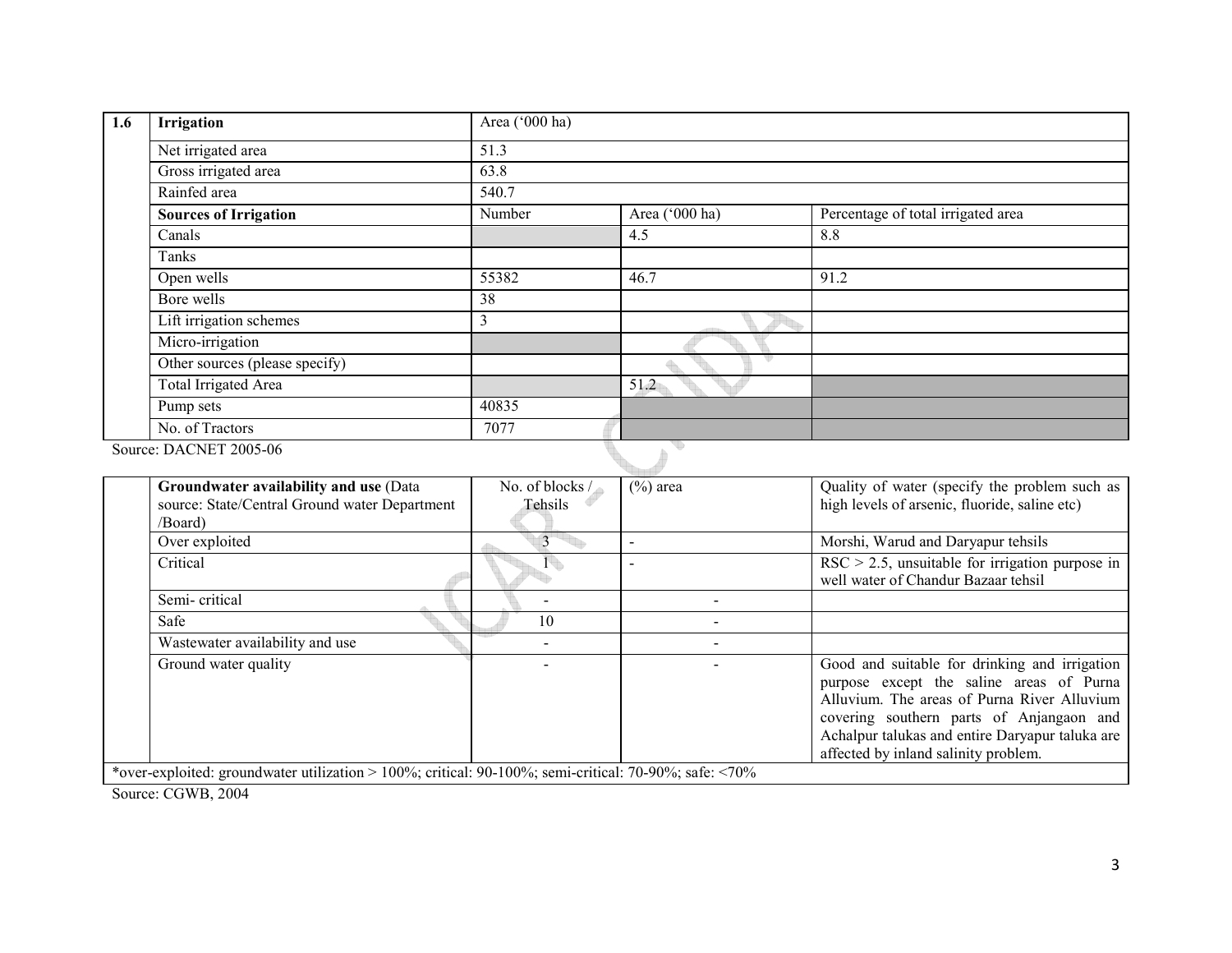| 1.7 | <b>Major Field Crops</b> |                          | Area ('000 ha) |              |                  |         |              |               |              |
|-----|--------------------------|--------------------------|----------------|--------------|------------------|---------|--------------|---------------|--------------|
|     | cultivated               | <b>Kharif</b>            |                |              | Rabi             |         |              | <b>Summer</b> | <b>Total</b> |
|     |                          | <b>Irrigated</b>         | Rainfed        | <b>Total</b> | <b>Irrigated</b> | Rainfed | <b>Total</b> |               |              |
|     | Soybean                  | $\overline{\phantom{0}}$ | 317.6          | 317.6        |                  |         |              | -             | 317.6        |
|     | Cotton                   |                          | 179.4          | 179.4        |                  |         |              |               | 179.4        |
|     | Pigeon pea               | $\overline{\phantom{0}}$ | 102.1          | 102.1        |                  |         |              |               | 102.1        |
|     | Sorghum                  | $\overline{\phantom{0}}$ | 49.1           | 49.1         |                  |         |              |               | 49.1         |
|     | Green gram               |                          | 37.1           | 37.1         |                  |         |              |               | 37.1         |
|     | Chickpea                 |                          |                |              | -                | 79.0    | 79.0         |               | 79.0         |
|     | Wheat                    |                          |                |              | 45.4             |         | 45.4         |               | 45.4         |

t.

#### 1.7 Area under major field crops & horticulture etc. (average of last 3 years)

Source: District Social and Economic Abstract 2010, Directorate of Finance and Statistics, Govt. of Maharashtra  $\mathbb{R}$ 

| Horticulture crops - Fruits | ende  | <b>Total area</b><br>$(900)$ ha) |  |
|-----------------------------|-------|----------------------------------|--|
| Mandarin (Santra)           |       | 80.8                             |  |
| Mango                       |       | 5.1                              |  |
| Mosambi                     |       | 4.2                              |  |
| Kagzi lime                  |       | 1.1                              |  |
| Ber                         |       | 0.7                              |  |
| Banana                      |       | 0.4                              |  |
| Guava                       |       | 0.3                              |  |
| Aonla                       |       | 0.3                              |  |
| Pomegranate                 |       | 0.2                              |  |
| Custard apple               |       | 0.2                              |  |
| Sapota                      |       | 0.14                             |  |
| Tamarind                    |       | 0.01                             |  |
| Papaya                      |       | 0.09                             |  |
|                             | Total | 93.54                            |  |
|                             |       |                                  |  |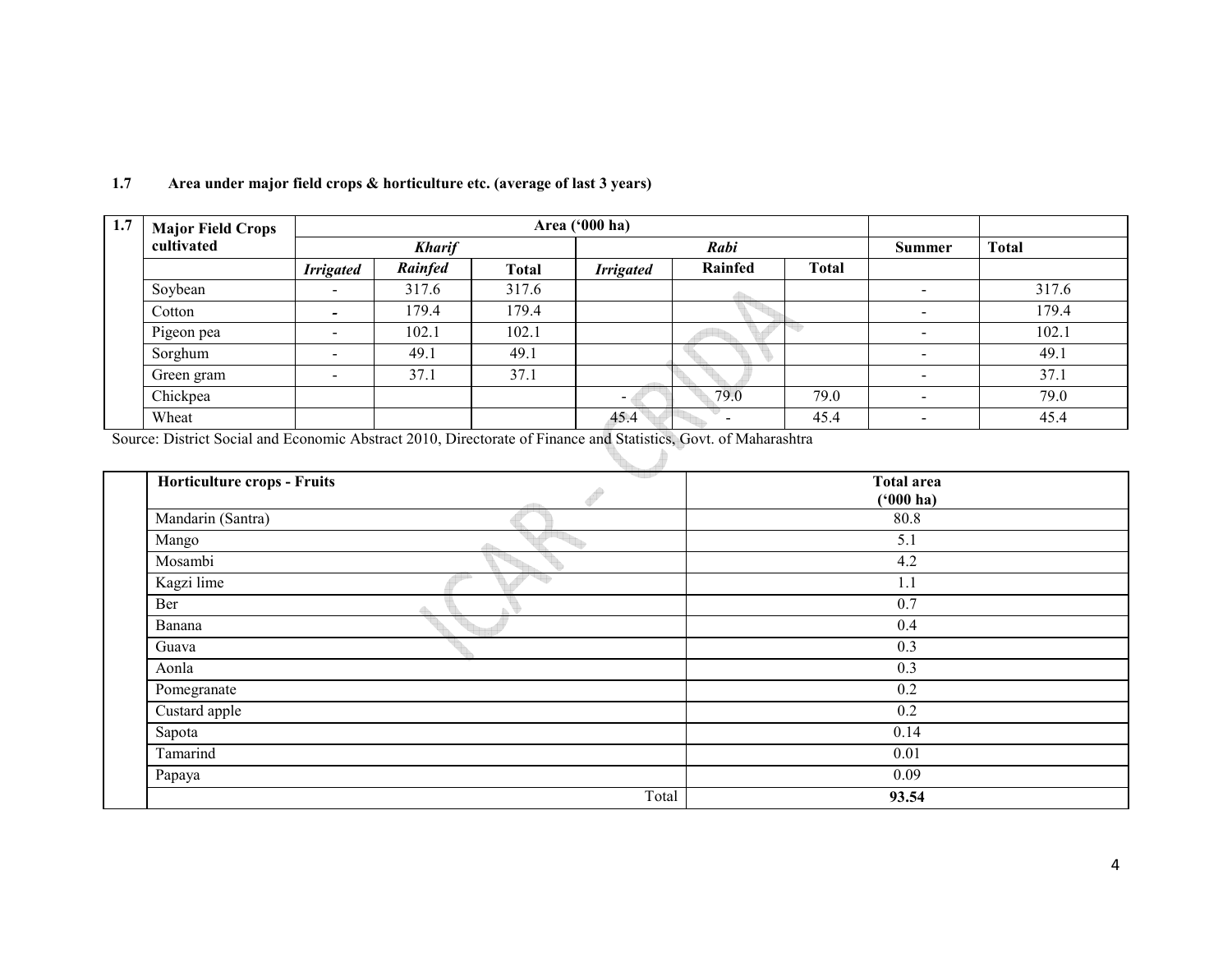| Horticulture crops - Vegetables          | Total area (000'ha)      |
|------------------------------------------|--------------------------|
| Tomato                                   | 0.38                     |
| Brinjal                                  | 0.46                     |
| Cabbage `                                | 0.21                     |
| Cauliflower                              | 0.22                     |
| Cluster bean                             | 0.13                     |
| Dolichos bean                            | 0.10<br>4de              |
| Lady's finger                            | 0.19                     |
| Spinach                                  | 0.16                     |
| Fenugreek<br>a.                          | 0.05                     |
| Ridge gourd                              | 0.03                     |
| Cucumber                                 | 0.05                     |
| Bitter gourd                             | 0.05                     |
| Onion                                    | 1.67                     |
| Other                                    | 0.08                     |
| Total                                    | 3.79                     |
| ď<br><b>Medicinal and Aromatic crops</b> | Total area (000'ha)      |
| Piper longum                             | 0.78                     |
| Safed musli                              | 0.010                    |
| Palmarosa, Aromatic grasses              | 0.040                    |
| Plantation crops                         | $\overline{\phantom{a}}$ |
| Total fodder crop area                   | $\overline{\phantom{a}}$ |
| Grazing land                             | 29                       |
| Sericulture etc (Mulbery)                | $\overline{0.06}$        |

Sericulture etc (Mulbery) 0.06 Source: Project Manager (Special project), Maharashtra State Horticulture, Medicinal Plants Board, Pune and State Department of Agriculture

| 1.8 | Livestock                                      | <b>Male ('000)</b> | Female ('000) | Total $(900)$ |
|-----|------------------------------------------------|--------------------|---------------|---------------|
|     | Non descriptive Cattle (local low yielding)    | 257.8              | 262.5         | 520.4         |
|     | Crossbred cattle                               | 8.0                | 20.7          | 28.7          |
|     | Non descriptive Buffaloes (local low yielding) | 12.8               | 102.0         | 114.0         |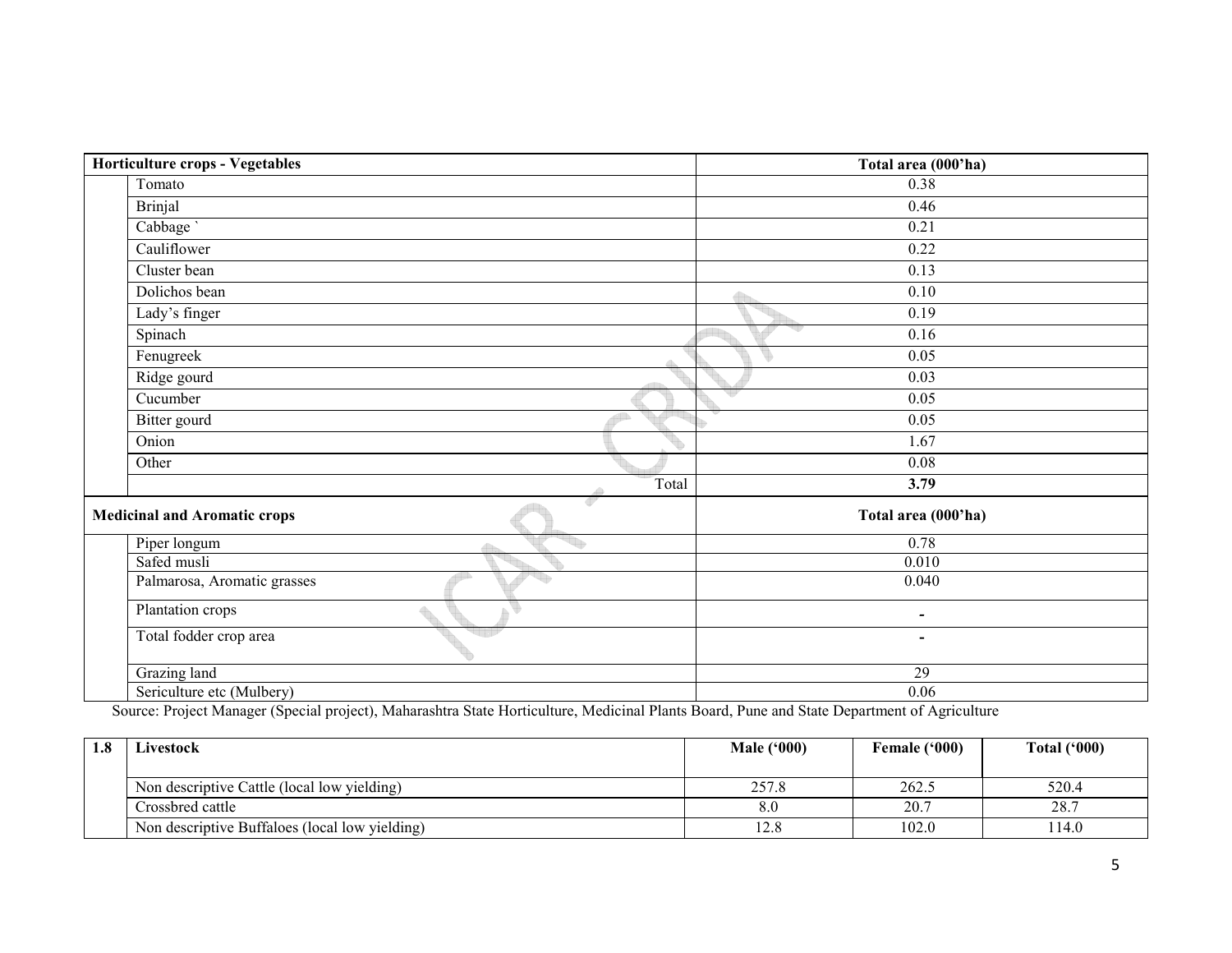|     | <b>Graded Buffaloes</b>         | 0.6  | 3.6                       | 4.4   |  |  |  |
|-----|---------------------------------|------|---------------------------|-------|--|--|--|
|     | Goat                            | 64.9 | 222.6                     | 291.5 |  |  |  |
|     | Sheep                           | 4.5  | 17.7                      | 22.2  |  |  |  |
|     | Others (Camel, Pig, Yak etc.)   |      |                           |       |  |  |  |
|     | Commercial dairy farms (Number) |      |                           |       |  |  |  |
| 1.9 | Poultry                         |      | Total No. of birds ('000) |       |  |  |  |
|     | Commercial                      |      | 22.22                     |       |  |  |  |
|     | Backyard                        |      | 409.36                    |       |  |  |  |

\*Livestock Census 2007, GOI

|      | <i>*Livestock Census 2007</i> , GOI                    |                                  |            |                             |                                          |                                                                   |                                       |
|------|--------------------------------------------------------|----------------------------------|------------|-----------------------------|------------------------------------------|-------------------------------------------------------------------|---------------------------------------|
| 1.10 | <b>Fisheries</b>                                       |                                  |            |                             |                                          |                                                                   |                                       |
|      | A. Capture                                             |                                  |            |                             |                                          |                                                                   |                                       |
|      | i) Marine                                              | No. of fishermen<br><b>Boats</b> |            |                             | <b>Nets</b>                              |                                                                   | Storage                               |
|      |                                                        |                                  | Mechanized | Non-<br>mechanized          | Mechanized<br>(Trawl nets, Gill<br>nets) | Non-<br>mechanize<br>d (Shore<br>Seines,<br>Stake &<br>trap nets) | facilities<br>(Ice<br>plants<br>etc.) |
|      |                                                        |                                  |            | Not applicable              |                                          |                                                                   |                                       |
|      | ii) Inland                                             | <b>No. Farmer owned ponds</b>    |            | No. of<br><b>Reservoirs</b> |                                          | No. of village tanks                                              |                                       |
|      |                                                        |                                  |            |                             |                                          |                                                                   |                                       |
|      | <b>B.</b> Culture                                      | 5<br>Water Spread Area ('000)ha  |            | 41<br>279                   |                                          |                                                                   |                                       |
|      |                                                        |                                  |            | Yield (t/ha)                |                                          | Production ('000 tons)                                            |                                       |
|      | i) Brackish water                                      | q.                               |            | Not applicalbe              |                                          |                                                                   |                                       |
|      | ii) Fresh water (Data Source: Fisheries<br>Department) | 94.36                            |            | 0.4                         |                                          | 3.79                                                              |                                       |
|      | <b>Others</b>                                          |                                  |            |                             |                                          |                                                                   |                                       |

Source: State Fisheries Department

### 1.11 Production and Productivity of major crops (Average of last 5 years: 2004, 2005, 2006, 2007, 2008)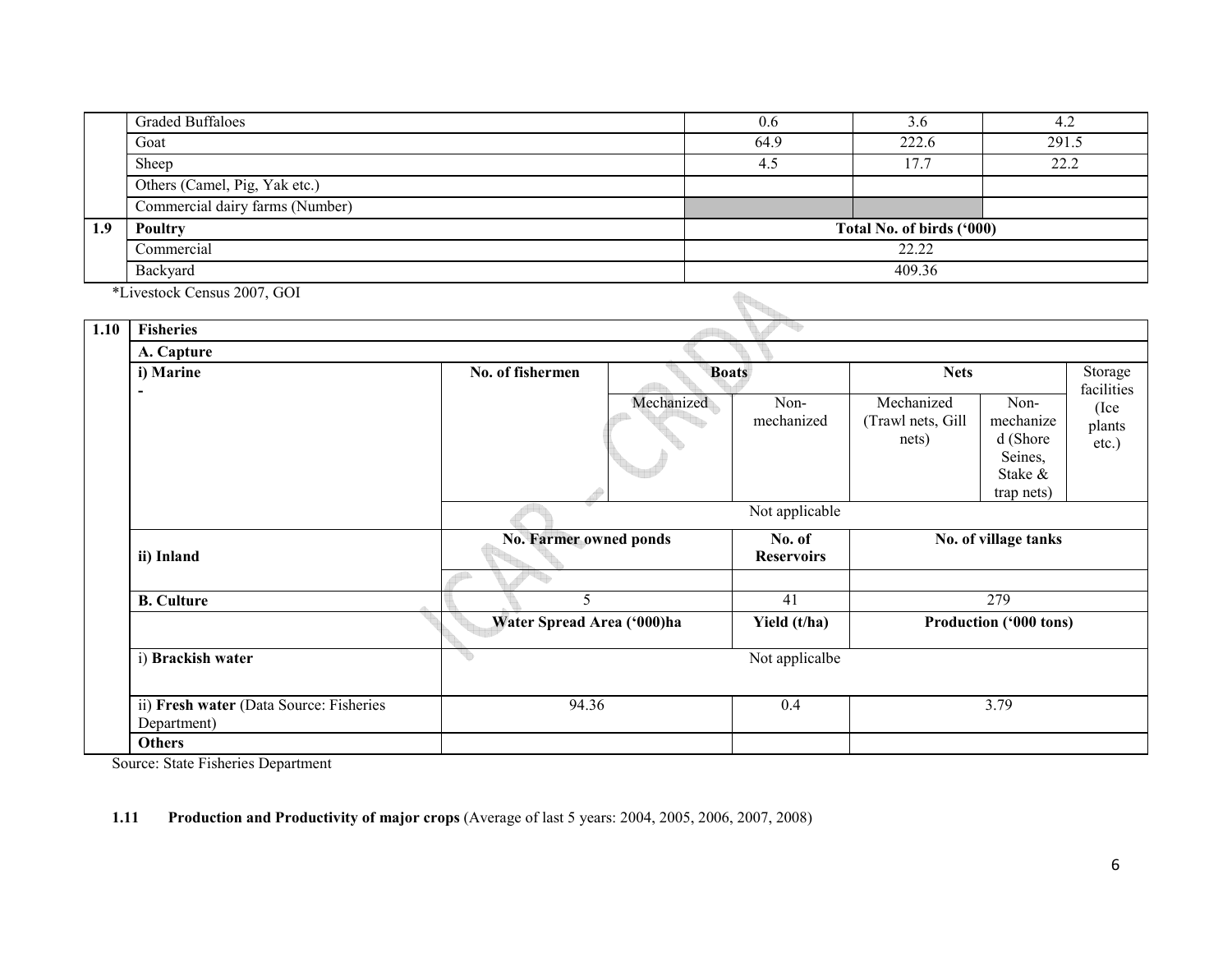| 1.11 | Name of           |                                  | <b>Kharif</b>                |                          | Rabi                     |                          | Summer                   |                       | <b>Total</b>            |
|------|-------------------|----------------------------------|------------------------------|--------------------------|--------------------------|--------------------------|--------------------------|-----------------------|-------------------------|
|      | crop              | Production<br>(000 t)            | Productivity<br>(kg/ha)      | Production<br>(000 t)    | Productivity<br>(kg/ha)  | Production<br>(000 t)    | Productivity<br>(kg/ha)  | Production<br>(000 t) | Productivity<br>(kg/ha) |
|      | Major field crops |                                  |                              |                          |                          |                          |                          |                       |                         |
|      | Soybean           | 242.8                            | 764                          |                          | -                        | $\sim$                   |                          | 242.8                 | 764                     |
|      | Cotton Lint       | 238.3                            | 1328                         |                          | ۰                        |                          |                          | 238.3                 | 1328                    |
|      | Green gram        | 14.8                             | 399                          |                          | $\overline{\phantom{0}}$ |                          | $\overline{\phantom{0}}$ | 14.8                  | 399                     |
|      | Pigeon pea        | 76.9                             | 753                          |                          | $\overline{\phantom{0}}$ |                          | -                        | 76.9                  | 753                     |
|      | Kharif<br>Sorghum | 92.8                             | 1890                         |                          |                          |                          |                          | 92.8                  | 1890                    |
|      | Wheat             | $\overline{\phantom{a}}$         | $\overline{\phantom{a}}$     | 47.5                     | 1046                     | $\overline{\phantom{0}}$ | $\blacksquare$           | 47.5                  | 1046                    |
|      | Chickpea          | $\overline{\phantom{a}}$         | $\overline{\phantom{a}}$     | 57.6                     | 729                      | $\overline{\phantom{0}}$ | $\blacksquare$           | 57.6                  | 802                     |
|      |                   | <b>Major Horticultural crops</b> |                              |                          |                          |                          |                          |                       |                         |
|      | Banana            |                                  | -                            |                          |                          | $\sim$                   |                          | 23.6                  | 6000                    |
|      | Orange            | $\overline{\phantom{0}}$         | $\overline{\phantom{0}}$     |                          | h.                       | $\blacksquare$           | $\overline{\phantom{0}}$ | 501.1                 | 6197                    |
|      | Onion             | $\overline{\phantom{0}}$         | $\qquad \qquad \blacksquare$ | $\overline{\phantom{a}}$ | $\overline{\phantom{a}}$ | -                        |                          | 33.4                  | 2000                    |
|      | Other             | $\blacksquare$                   | $\qquad \qquad \blacksquare$ | $\blacksquare$           | $\overline{\phantom{a}}$ | -                        | $\overline{\phantom{0}}$ | 0.2                   | 200                     |

Source: District Social and Economic Abstract 2010, Directorate of Finance and Statistics, Govt. of Maharashtra

| 1.12 | Sowing window for 5 major | Cotton                                                                            | Soybean                                       | Greengram &                                      | Pigeonpea                             | <b>Kharif</b>                         |
|------|---------------------------|-----------------------------------------------------------------------------------|-----------------------------------------------|--------------------------------------------------|---------------------------------------|---------------------------------------|
|      | field crops               |                                                                                   |                                               | Blackgram                                        |                                       | Sorghum                               |
|      | Kharif - Rainfed          | $15^{\text{th}}$ June $-30^{\text{th}}$ June                                      | $15^{\text{th}}$ June – $15^{\text{th}}$ July | $15^{\text{th}}$ June $-30^{\text{th}}$ June     | $15^{\rm h}$ June –<br>$10^{th}$ July | $15^{\rm h}$ June –<br>$10^{th}$ July |
|      | Kharif - Irrigated        | $\overline{20^{th}}$ - 30 <sup>th</sup> May (Pre<br>monsoon)<br>$1st - 30th$ June |                                               |                                                  |                                       |                                       |
|      | Major <i>rabi</i> crops   | Wheat                                                                             | Chickpea                                      | <b>Safflower</b>                                 |                                       |                                       |
|      | Rahi - Rainfed            | $\overline{\phantom{m}}$                                                          | $1st$ October -15 <sup>th</sup> October       | September - $7th$<br>$25^{\text{th}}$<br>October |                                       |                                       |
|      | Rabi - Irrigated          | $1st$ November – $15th$ November                                                  | $15th$ October - $15th$ November              | $1st October - 30th$<br>October                  |                                       |                                       |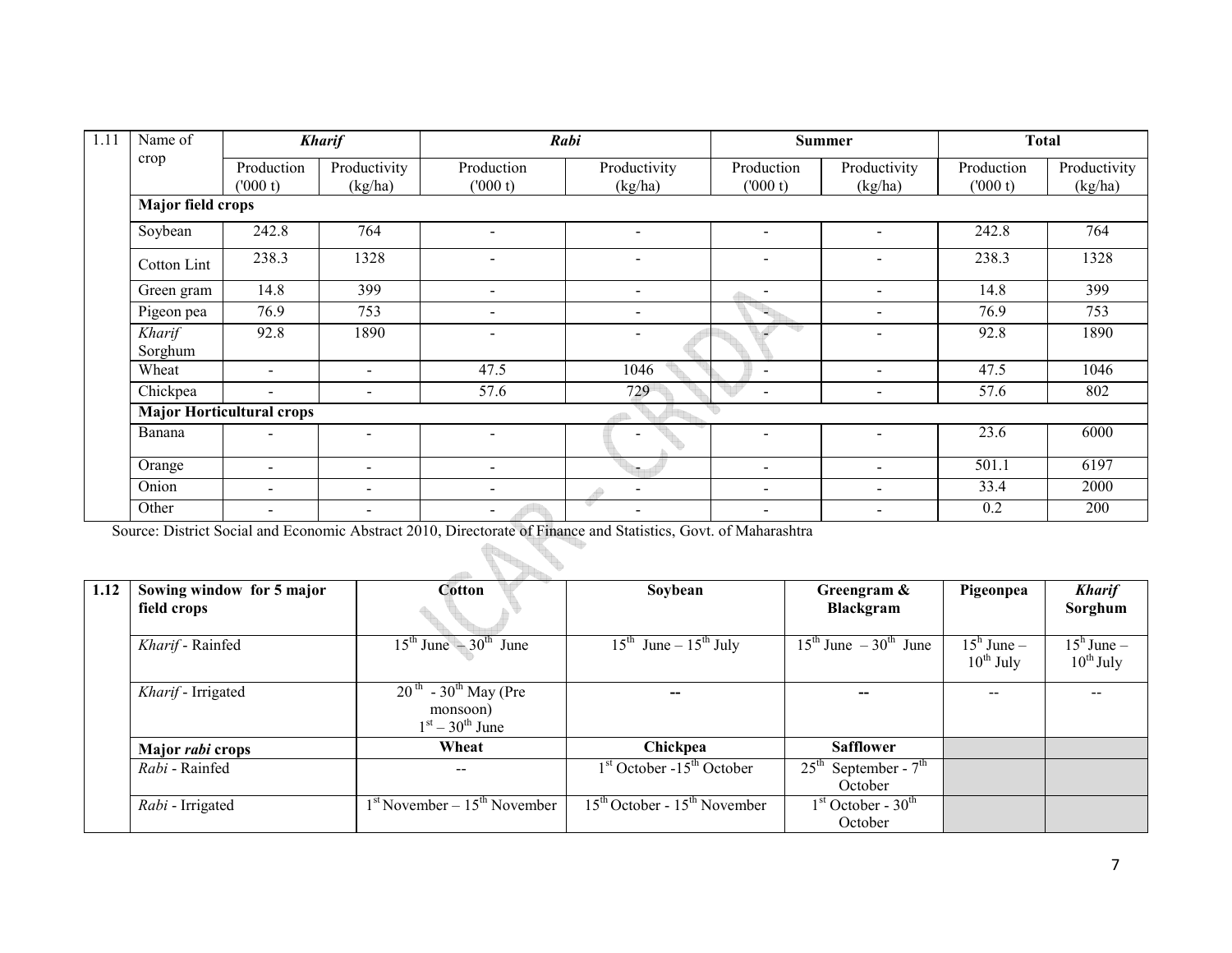| 1.13 | What is the major contingency the district is prone to (Tick mark)                        | Regular | Occasional | None  |
|------|-------------------------------------------------------------------------------------------|---------|------------|-------|
|      | Drought                                                                                   |         |            | --    |
|      | Flood                                                                                     | $- -$   | $- -$      |       |
|      | Cyclone                                                                                   | $- -$   | $- -$      |       |
|      | Hail storm                                                                                |         |            | --    |
|      | Heat wave                                                                                 |         | $- -$      | $- -$ |
|      | Cold wave                                                                                 | $- -$   |            | $- -$ |
|      | Frost                                                                                     | $- -$   | $- -$      |       |
|      | Sea water intrusion                                                                       |         | $- -$      |       |
|      | Pests and disease outbreak                                                                |         |            |       |
|      | Soybean - Spodoptera litura, Semilooper, Helicoverpa, girdle beetle, Soybean Mosaic Virus |         |            |       |
|      | Cotton - Jassids, Mealybug, BLB, red leaf disorder<br>2)                                  |         |            |       |
|      | Pigeonpea - Pod borer complex, Sterility mosaic disease, wilt<br>3)                       |         |            |       |
|      | Citrus - Phytopthora (gummosis)/CTV/FSM<br>4)                                             |         |            |       |
|      | Chickpea - wilt, gram caterpillar, Helicoverpa armigera<br>5)                             |         |            |       |
|      | Safflower - aphid<br>6)                                                                   |         |            |       |

| 1.14 | Include Digital maps of the district for | Location map of district within State as Annexure I | Enclosed: Yes |  |  |  |  |  |
|------|------------------------------------------|-----------------------------------------------------|---------------|--|--|--|--|--|
|      |                                          | Mean annual rainfall as Annexure 2                  | Enclosed: Yes |  |  |  |  |  |
|      |                                          | Soil map as Annexure 3                              | Enclosed: Yes |  |  |  |  |  |
|      |                                          |                                                     |               |  |  |  |  |  |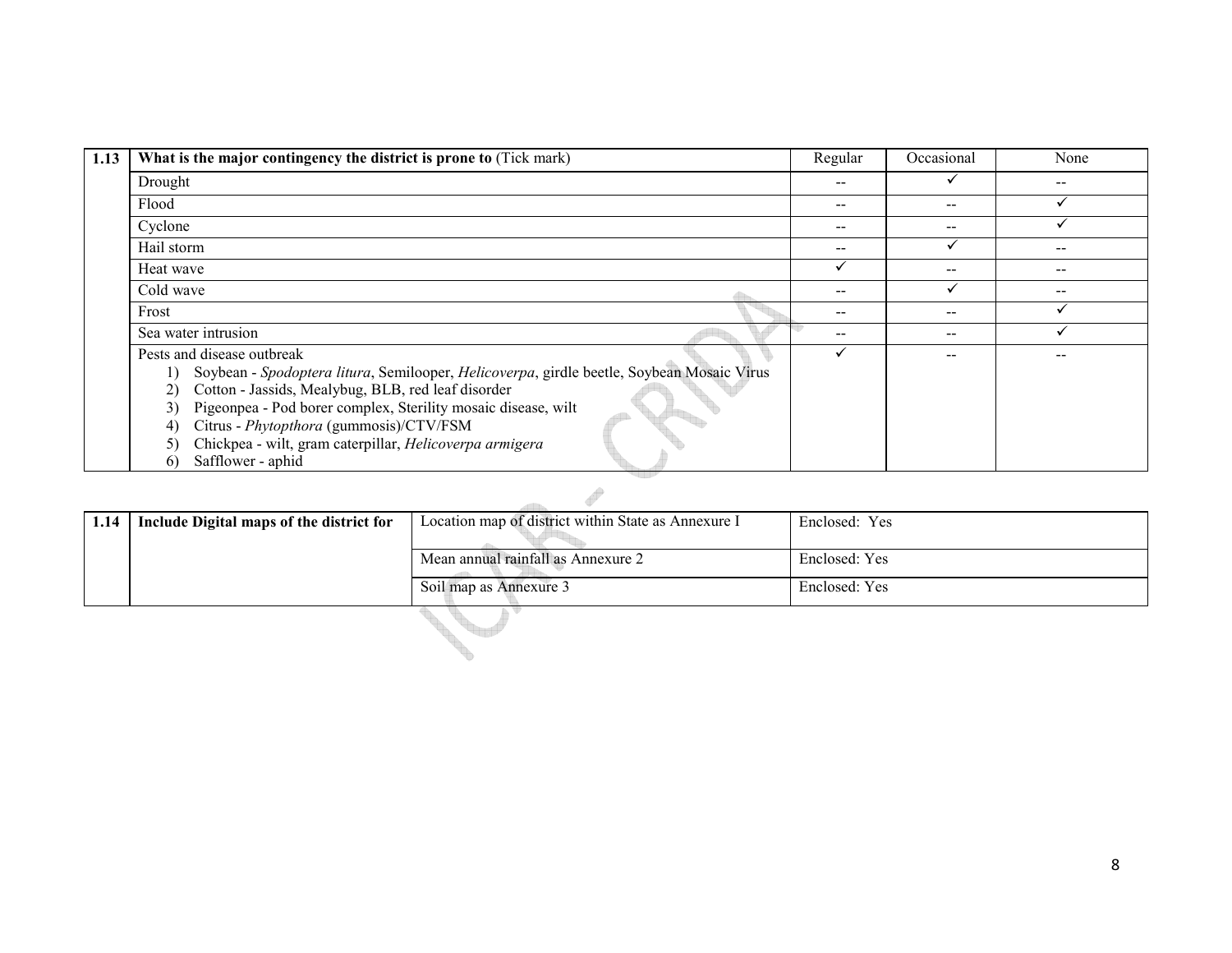Annexure-1





Tehsils and road network of Amravati district

Location map of Amravati district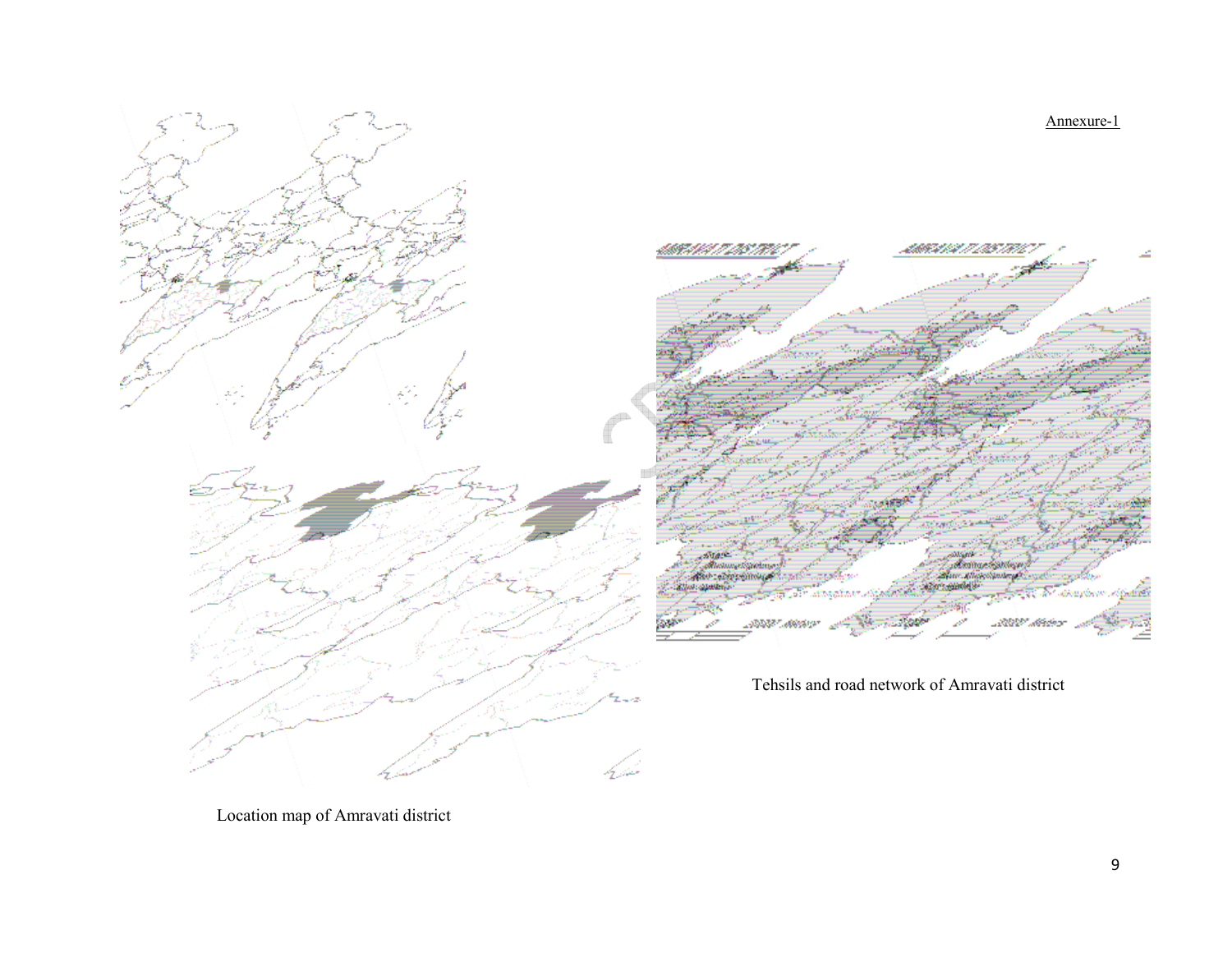Annexure 2

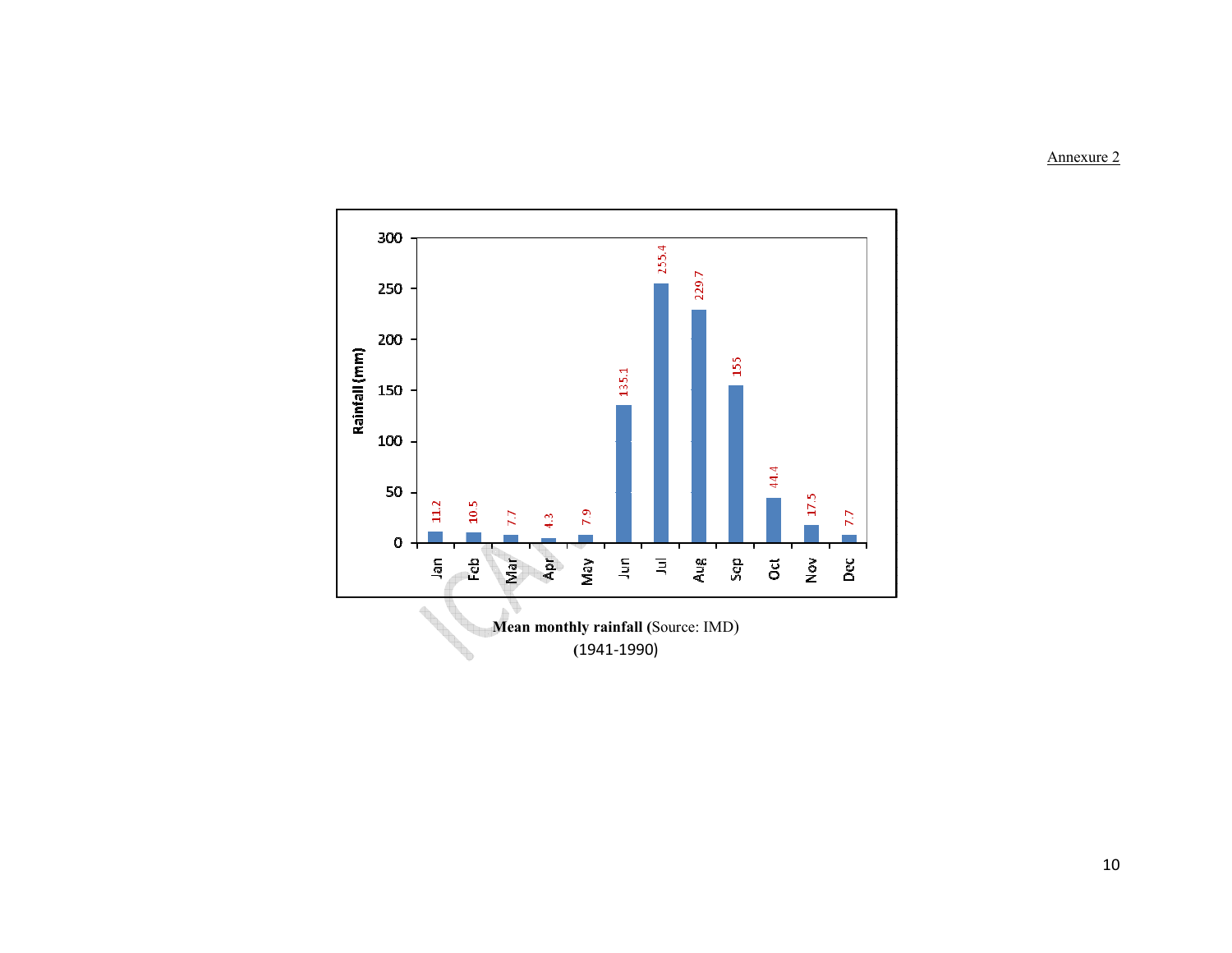Annexure 3



Soil Map of Amravati District (Source: NBSS & LUP, Nagpur)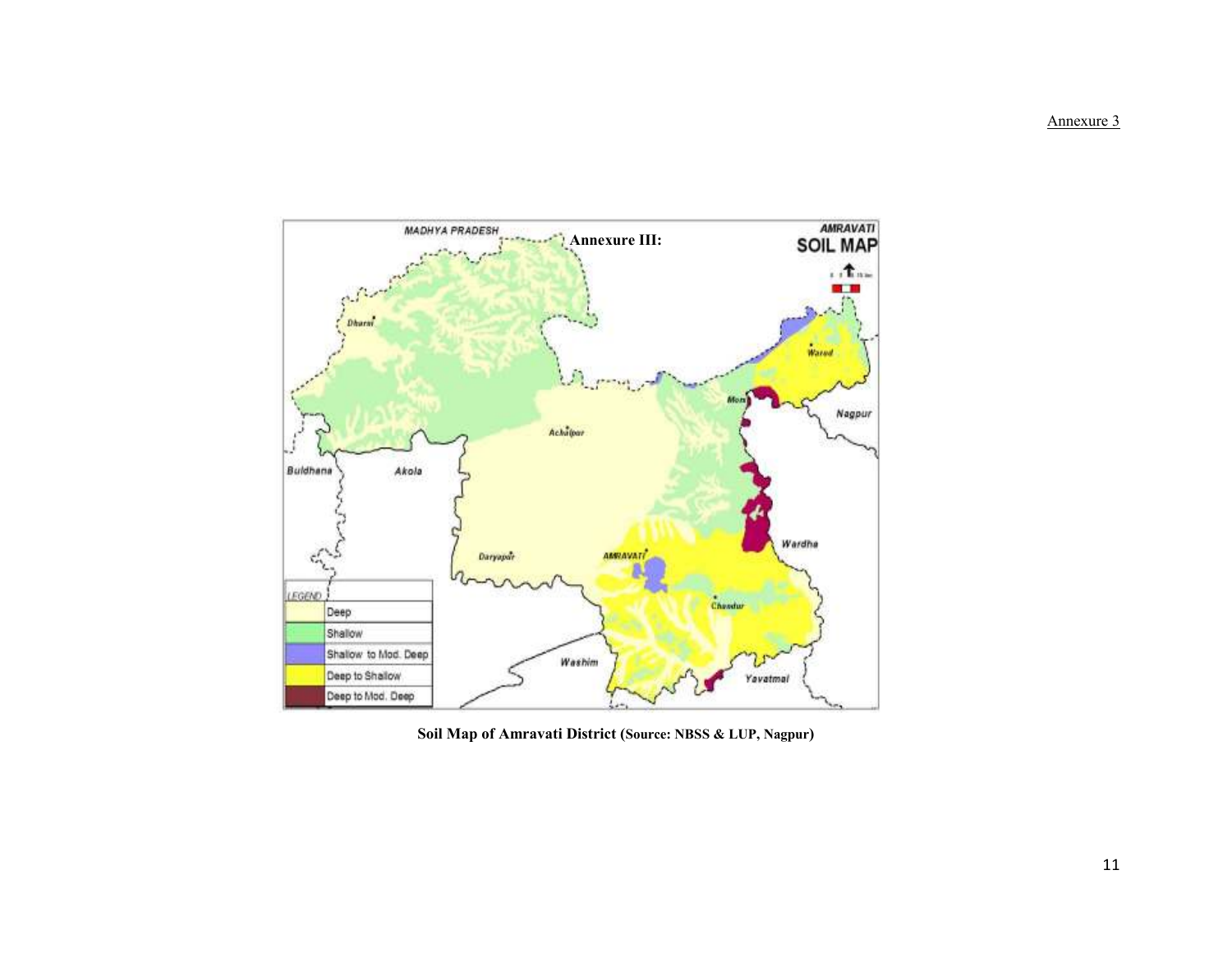#### 2.0 Strategies for weather related contingencies

#### 2.1 Drought

#### 2.1.1 Rainfed situation

| Condition                      |                                        |                                |                                     | <b>Suggested Contingency measures</b>                                                                                                                                                                                                                                                                                                                                                                                                                                                                          |                                       |
|--------------------------------|----------------------------------------|--------------------------------|-------------------------------------|----------------------------------------------------------------------------------------------------------------------------------------------------------------------------------------------------------------------------------------------------------------------------------------------------------------------------------------------------------------------------------------------------------------------------------------------------------------------------------------------------------------|---------------------------------------|
| <b>Early season</b><br>drought | <b>Major Farming</b><br>situation      | Normal Crop/<br>Cropping       | Change in crop /<br>cropping system | <b>Agronomic measures</b>                                                                                                                                                                                                                                                                                                                                                                                                                                                                                      | <b>Remarks</b> on<br>Implementation   |
| (delayed onset)                |                                        | system                         | including variety                   |                                                                                                                                                                                                                                                                                                                                                                                                                                                                                                                |                                       |
| Delay by 2<br>weeks            | Deep and<br>medium deep<br>black soils | Cotton                         | No change                           | Normal recommended package of practices of<br>Dr.PDKV, Akola                                                                                                                                                                                                                                                                                                                                                                                                                                                   |                                       |
| 4 <sup>th</sup> week of June   |                                        | $\text{Cotton} +$<br>Pigeonpea | No change                           | • Normal recommended package of practices of Dr.<br>PDKV, Akola<br>• Cotton + Pigeonpea $(6:2)$<br>• Cotton + Greengram/Blackgram $(1:1)$                                                                                                                                                                                                                                                                                                                                                                      | Linkage with<br>Dr.PDKV,<br>MSSC, NSC |
|                                |                                        | Soybean                        | No change                           | • Normal recommended package of practices of Dr.<br>PDKV, Akola<br>• Test seed for higher germination percentage<br>• Adopt seed rate of 75-80 kg/ha<br>• Seed treatment with Thiram 3 $g +$ Carbendazim 1g<br>/kg seed, dried and then treated with bio-inoculants<br>such as <i>Rhizobium</i> 200g + PSB 200g and<br>Trichoderma 40 g for every 10 kg seed<br>• Prefer intercropping with one row of pigeonpea<br>after every 4 or 6 rows of soybean<br>• Open the furrow after every 3 or 6 rows of soybean |                                       |
|                                |                                        | Pigeonpea<br>Sorghum           | No change<br>No Change              | • Normal recommended package of practices of<br>Dr.PDKV, Akola<br>Prefer intercropping: pigeonpea $+$ soybean (4:2 or<br>$\bullet$<br>6:2 ratio or pigeonpea + cotton $(8:1 \text{ or } 6:2 \text{ ratio})$<br>• Normal recommended package of practices of Dr.                                                                                                                                                                                                                                                |                                       |
|                                |                                        | (kharif)                       |                                     | PDKV, Akola<br>• Seed treatment with Imidacloprid 70 WS $@$ 7g/kg<br>seed and thiram $(a)$ 3g/kg seed                                                                                                                                                                                                                                                                                                                                                                                                          |                                       |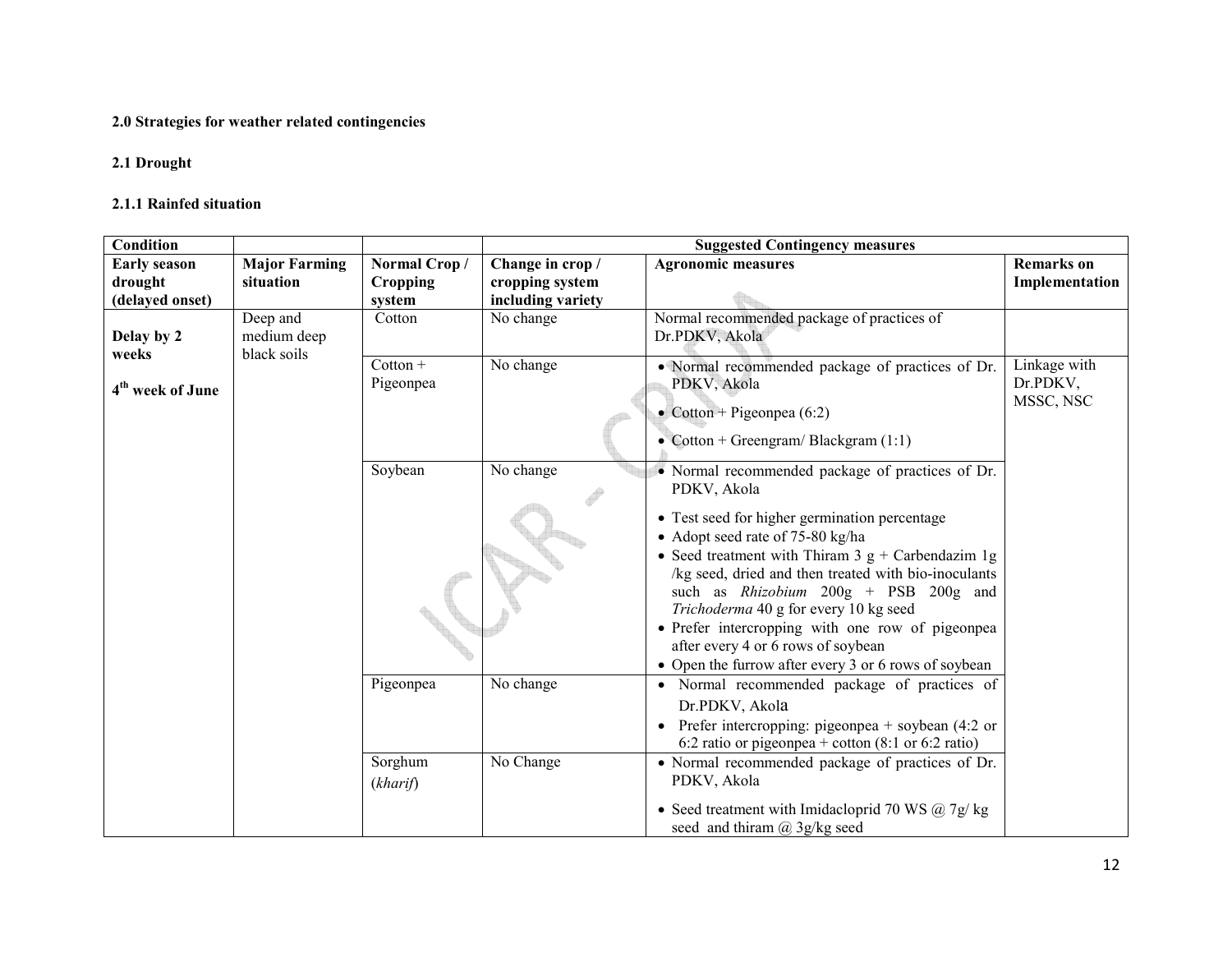| Shallow black | Soybean   | No change                                                                                  | • Normal recommended package of practices of       |  |
|---------------|-----------|--------------------------------------------------------------------------------------------|----------------------------------------------------|--|
| soils*        |           |                                                                                            | Dr.PDKV, Akola                                     |  |
|               |           |                                                                                            | • Test seed for higher germination                 |  |
|               |           |                                                                                            | • Adopt a seed rate of 75-80 kg/ha.                |  |
|               |           |                                                                                            | • Seed treatment as above                          |  |
|               | Greengram | No Change                                                                                  | practices of<br>Normal recommended package of      |  |
|               |           |                                                                                            | Dr.PDKV, Akola                                     |  |
|               |           |                                                                                            |                                                    |  |
|               | Blackgram | No change                                                                                  | Normal recommended package of practices of r.PDKV, |  |
|               |           |                                                                                            | Akola                                              |  |
|               |           | *Farmers do cultivate cotton in shallow black soils also; however, the productivity is low |                                                    |  |
|               |           |                                                                                            |                                                    |  |
|               |           |                                                                                            |                                                    |  |

| <b>Condition</b>                                 |                                           |                                                      |                                                                                                                        | <b>Suggested Contingency measures</b>                                                                                                                                                                                                                                                                                                                                                                                                                                                                                                                                                                            |                                                            |
|--------------------------------------------------|-------------------------------------------|------------------------------------------------------|------------------------------------------------------------------------------------------------------------------------|------------------------------------------------------------------------------------------------------------------------------------------------------------------------------------------------------------------------------------------------------------------------------------------------------------------------------------------------------------------------------------------------------------------------------------------------------------------------------------------------------------------------------------------------------------------------------------------------------------------|------------------------------------------------------------|
| Early<br>season<br>drought<br>(delayed<br>onset) | Major<br><b>Farming</b><br>situation      | <b>Normal</b><br>Crop /<br><b>Cropping</b><br>system | Change in crop /<br>cropping system<br>including variety                                                               | <b>Agronomic measures</b>                                                                                                                                                                                                                                                                                                                                                                                                                                                                                                                                                                                        | <b>Remarks</b> on<br>Implementation                        |
| Delay by 4<br>weeks<br>$(2nd$ week of<br>July)   | Deep and<br>medium<br>deep black<br>soils | Cotton                                               | Soybean (varieties<br>JS-335, JS-93 -05)<br>Pigeonpea<br>(varieties AKT-8811,<br>Vipula, PKV-Tara,<br><b>BSMR-736)</b> | • Normal recommended package of practices of Dr. PDKV,<br>Akola<br>• Test seed for higher germination percentage<br>• Adopt seed rate of 75-80 kg/ha<br>• Seed treatment with Thiram 3 $g +$ Carbendazim 1g /kg seed,<br>dried and then treated with bio-inoculants such as Rhizobium<br>$200g + PSB 200g$ and <i>Trichoderma</i> 40 g for every 10 kg seed<br>• Prefer intercropping with one row of pigeonpea after every 4<br>or 6 rows of soybean<br>• Open the furrow after every 3 or 6 rows of soybean<br>• Weed free condition at critical stages of crop growth<br>• Sowing at wider spacing (90x90 cm) | Linkage with<br>Dr.PDKV/<br>MSSC. NSC for<br>seed for seed |
|                                                  |                                           | $Cottom +$<br>Pigeonpea                              | Prefer early<br>varieties/hybrids of<br>American cotton / desi<br>cotton<br>No change in varieties                     | • In cotton adopt 20-25% more seed rate than recommended<br>and reduce fertilizer dose by 25%<br>• Replace hybrids with improved varieties in cotton (American<br>Cotton: AKH-8828, PKV Raj, AKH-081, Desi Cotton:-<br>AKA-5, AKA-7, AKA-8)<br>Avoid intercropping of greengram and blackgram in cotton                                                                                                                                                                                                                                                                                                          | Linkage with<br>PDKV / MSSC<br>NSC for seed                |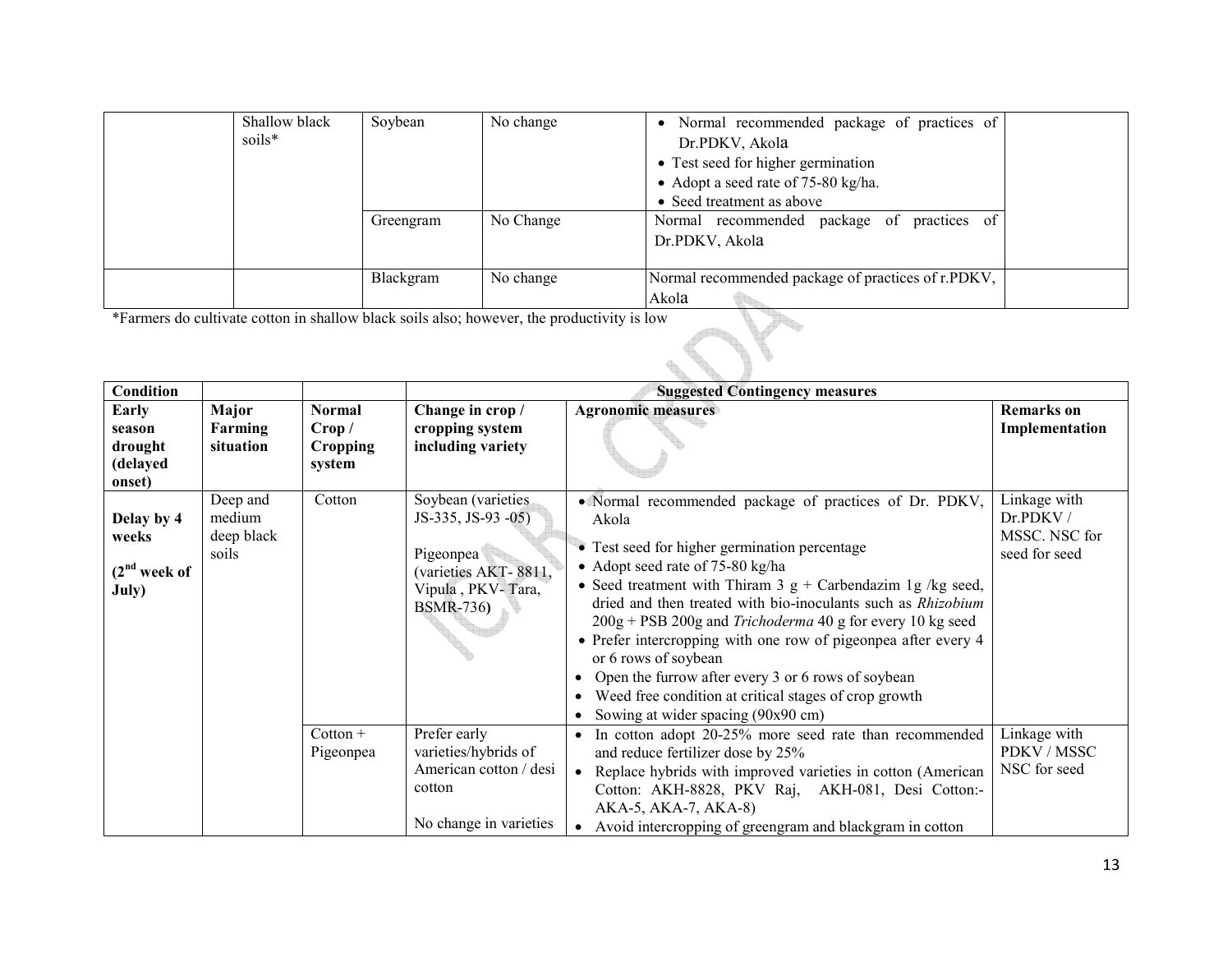|             | Blackgram              | No change                                                                                                 | As above                                                                                                                                                                                                                                                  |                                             |
|-------------|------------------------|-----------------------------------------------------------------------------------------------------------|-----------------------------------------------------------------------------------------------------------------------------------------------------------------------------------------------------------------------------------------------------------|---------------------------------------------|
|             | Greengram              | Replace greengram<br>with Blackgram and<br>soybean                                                        | Seed treatment as above                                                                                                                                                                                                                                   | Linkage with<br>PDKV / MSSC<br>NSC for seed |
|             |                        |                                                                                                           | • Seed treatment with Thiram 3 $g +$ Carbendazim 1g /kg seed,<br>dried and then treated with bio-inoculants such as Rhizobium<br>200g + PSB 200g and Trichoderma 40 g for every 10 kg seed<br>• Soil test based application of fertilizers is recommended |                                             |
| black soils |                        |                                                                                                           | Akola<br>• Test seed for higher germination percentage<br>• Adopt seed rate of 75-80 kg/ha                                                                                                                                                                |                                             |
| Shallow     | Soybean                | with pigeonpea<br>(varieties AKT 8811,<br>Vipula, PKV-Tara,<br><b>BSMR-736)</b><br>No change in varieties | • Normal recommended package of practices of Dr. PDKV,                                                                                                                                                                                                    |                                             |
|             | Sorghum<br>(Kh. Jowar) | Replace sorghum with<br>soybean (varieties JS-<br>335, JS-93 -05) or                                      | • Follow normal recommended package of practices<br>• Maintain seed free condition at critical stages of crop growth                                                                                                                                      |                                             |
|             | Pigeonpea              | Prefer varieties: AKT<br>8811, Vipula, PKV-<br>Tara, BSMR-736                                             | Adopt weed free condition at critical stages of crop growth<br>• Adopt a spacing of 90 x 20 cm instead of 90 x 30 cm                                                                                                                                      |                                             |
|             | Soybean                | No Change                                                                                                 | Maintain weed free condition at critical stages of crop growth<br>$\bullet$<br>Normal recommended package of practices                                                                                                                                    |                                             |
|             |                        | for Pigeonpea                                                                                             | • Adopt intercropping system of cotton $+$ sorghum $+$ pigeonpea<br>$+$ sorghum (6:1:2:1) to reduce the risk due to delayed sowing<br>Maintain weed free condition at critical stages of crop growth<br>$\bullet$                                         |                                             |

| <b>Condition</b>               |                            |                           |                                                                           | <b>Suggested Contingency measures</b>                                                                                                                                |                                              |  |  |
|--------------------------------|----------------------------|---------------------------|---------------------------------------------------------------------------|----------------------------------------------------------------------------------------------------------------------------------------------------------------------|----------------------------------------------|--|--|
| <b>Early season</b><br>drought | Maior<br>Farming           | Normal<br>Crop /          | Change in crop / cropping system<br>including variety                     | <b>Agronomic measures</b>                                                                                                                                            | Remarks on<br>Implementation                 |  |  |
| (delayed<br>onset)             | situation                  | <b>Cropping</b><br>system |                                                                           |                                                                                                                                                                      |                                              |  |  |
| Delay by 6<br>weeks            | Deep and<br>medium<br>deep | Cotton                    | • Sole pigeonpea (varieties AKT-<br>8811, Vipula, PKV Tara, BSMR-<br>736) | • Adopt closer spacing $(60 \times 30 \text{ cm})$ in pigeonpea<br>$\bullet$ Frequent interculture for in situ moisture<br>conservation and for weed free conditions | Linkage with<br>MSSC and NSC<br>for seed and |  |  |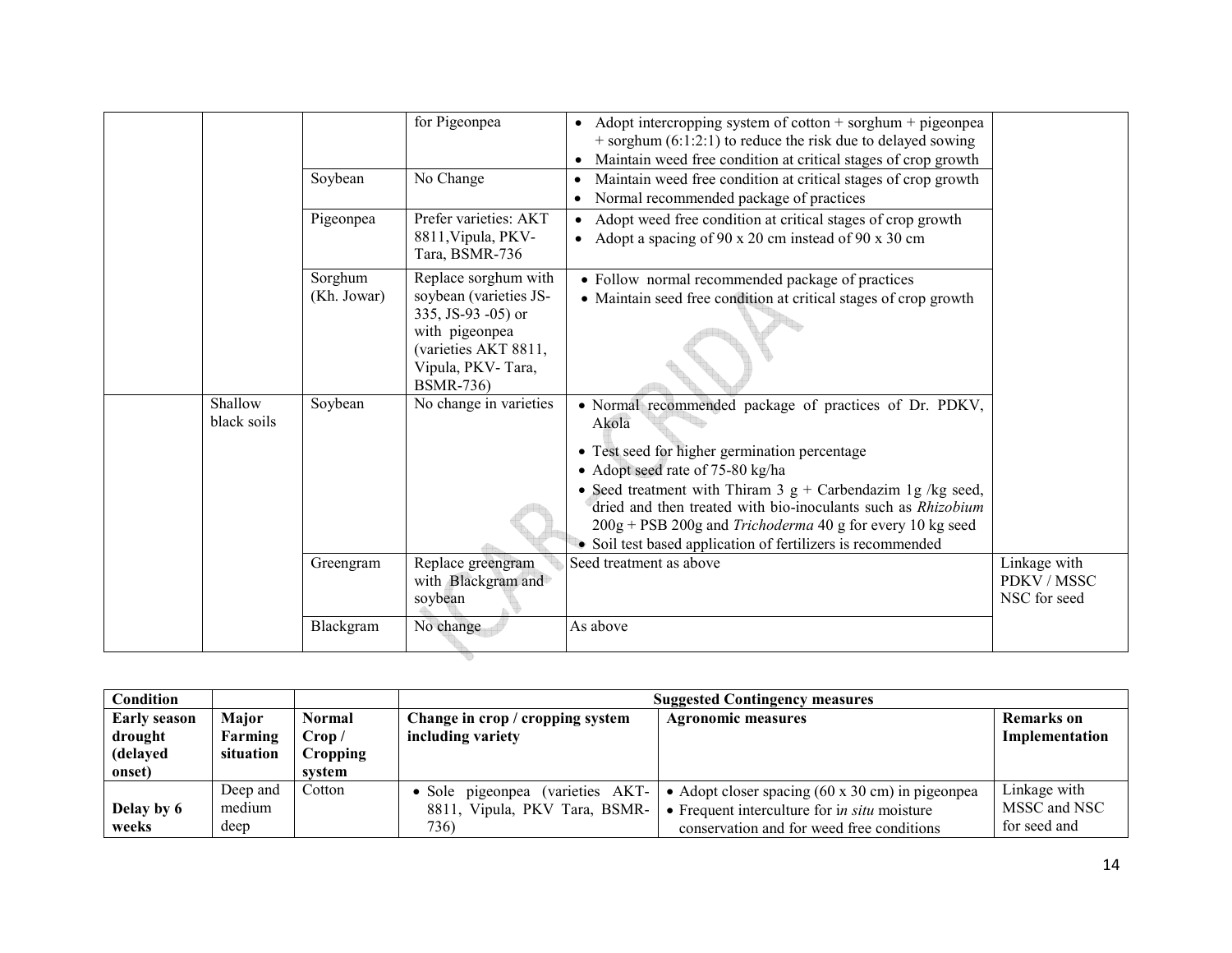|                | black          |            | • Sunflower (hybrids)<br>Sesame<br>$\sqrt{2}$      |                                                           | Dr.PDKV, KVK |
|----------------|----------------|------------|----------------------------------------------------|-----------------------------------------------------------|--------------|
| $(4th$ week of | soils          |            | (variety AKT64)                                    |                                                           | for agro-    |
| July)          |                |            | • Castor (varieties / hybrids: AKC-1,              |                                                           | techniques   |
|                |                |            | GCH-4, 5, 6 and DCH-117, DCH                       |                                                           |              |
|                |                |            | 32)                                                |                                                           |              |
|                |                |            | · Pearlmillet (varieties PKV Raj,                  |                                                           |              |
|                |                |            | Shradha, Saburi)                                   |                                                           |              |
|                |                |            | • Pearlmillet + Pigeonpea inter-                   |                                                           |              |
|                |                |            | cropping $(2:1 \text{ or } 4:2 \text{ row ratio})$ |                                                           |              |
|                |                | $Cottom +$ | Sole pigeonpea / sunflower / sesame /              | As above                                                  |              |
|                |                | Pigeonpea  | castor / pearlmillet, pearl millet +               |                                                           |              |
|                |                |            | pigeonpea as above                                 |                                                           |              |
|                |                | Soybean    | Sole pigeonpea / sunflower / sesame /              | As above                                                  |              |
|                |                |            | castor / pearlmillet, pearl millet +               |                                                           |              |
|                |                |            | pigeonpea as above                                 |                                                           |              |
|                |                | Pigeonpea  | No change. Prefer varieties AKT-                   | Seed hardening                                            |              |
|                |                |            | 8811, Vipula, PKV Tara, BSMR-736.                  | • Soil test based fertilizer application is               |              |
|                |                |            |                                                    | recommended                                               |              |
|                |                |            |                                                    | Frequent interculture for in situ moisture                |              |
|                |                |            |                                                    | conservation and for weed free conditions                 |              |
|                |                | Sorghum    | · Sole pigeonpea (varieties AKT-                   | • Adopt closer spacing $(60x30 \text{ cm})$ for pigeonpea |              |
|                |                |            | 8811, Vipula, PKV Tara, BSMR-                      | • Follow <i>insitu</i> moisture conservation measures.    |              |
|                |                |            | 736)                                               | • Apply 2% urea as foliar spray for millets               |              |
|                |                |            | • Sunflower (hybrids)<br>Sesame<br>$\sqrt{2}$      |                                                           |              |
|                |                |            | (variety AKT64)                                    |                                                           |              |
|                |                |            | • Castor (varieties / hybrids: AKC-1,              |                                                           |              |
|                |                |            | GCH-4, 5, 6 and DCH-117, DCH                       |                                                           |              |
|                |                |            | 32)                                                |                                                           |              |
|                |                |            | · Pearlmillet (varieties PKV Raj,                  |                                                           |              |
|                |                |            | Shradha, Saburi)                                   |                                                           |              |
|                |                |            | $\bullet$ Pearlmillet + Pigeonpea inter-           |                                                           |              |
|                |                |            | cropping $(2:1 \text{ or } 4:2 \text{ row ratio})$ |                                                           |              |
|                | Shallow        | Soybean    | · Sole pigeonpea (varieties AKT-                   | • Seed hardening                                          |              |
|                | black<br>soils |            | 8811, Vipula, PKV Tara, BSMR-<br>736)              | • Follow <i>in situ</i> moisture conservation measures    |              |
|                |                |            |                                                    | • Soil test based fertilizer application                  |              |
|                |                |            | • Sunflower (hybrids)<br>Sesame<br>(variety AKT64) | • Weed free condition at critical stages of crop          |              |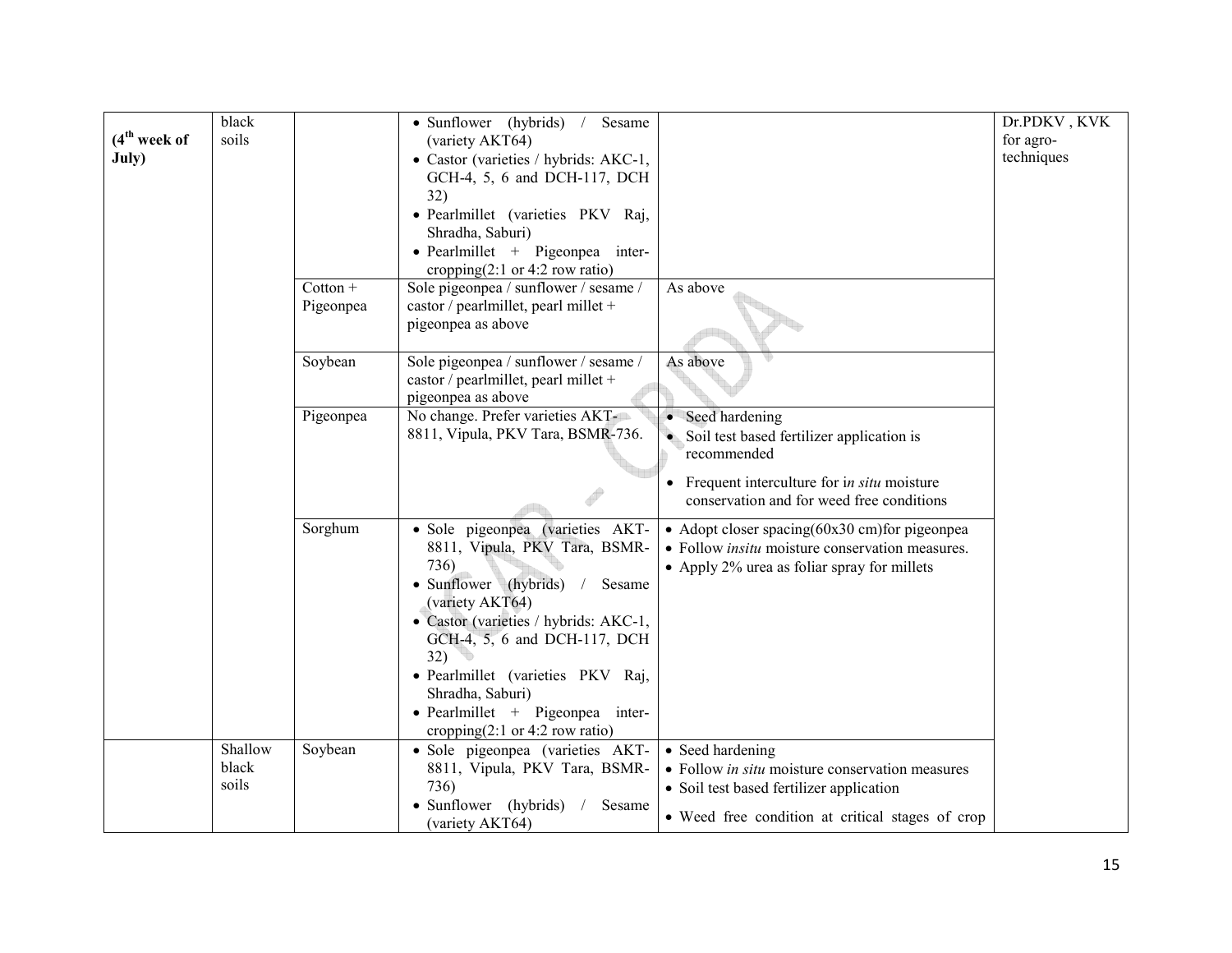|  |           | • Castor (varieties / hybrids: AKC-1,              | growth        |  |
|--|-----------|----------------------------------------------------|---------------|--|
|  |           | GCH-4, 5, 6 and DCH-117, DCH                       |               |  |
|  |           | 32)                                                |               |  |
|  |           | • Pearlmillet (varieties PKV Raj,                  |               |  |
|  |           | Shradha, Saburi)                                   |               |  |
|  |           | inter-<br>Pearlmillet + Pigeonpea                  |               |  |
|  |           | cropping $(2:1 \text{ or } 4:2 \text{ row ratio})$ |               |  |
|  | Greengram | Same as above                                      | Same as above |  |
|  |           |                                                    |               |  |
|  | Blackgram | Same as above                                      | Same as abov  |  |
|  |           |                                                    |               |  |

| <b>Condition</b>                                     |                                              |                                            | <b>Suggested Contingency measures</b>                                                                                                                                                                                                                                                                                          |                                                                                                                    |                                                                                         |
|------------------------------------------------------|----------------------------------------------|--------------------------------------------|--------------------------------------------------------------------------------------------------------------------------------------------------------------------------------------------------------------------------------------------------------------------------------------------------------------------------------|--------------------------------------------------------------------------------------------------------------------|-----------------------------------------------------------------------------------------|
| <b>Early season</b><br>drought<br>(delayed<br>onset) | Major<br>Farming<br>situation                | <b>Normal Crop</b><br>/ Cropping<br>system | Change in crop / cropping system including variety                                                                                                                                                                                                                                                                             | <b>Agronomic measures</b>                                                                                          | <b>Remarks</b> on<br>Implementation                                                     |
| Delay by 8<br>weeks<br>$(2nd$ week of<br>August)     | Deep and<br>medium<br>deep<br>black<br>soils | Cotton                                     | · Sole pigeonpea (varieties AKT-8811, Vipula, PKV<br>Tara, BSMR-736)<br>• Sunflower (hybrids) / Sesame (variety AKT64)<br>• Castor (varieties / hybrids: AKC-1, GCH-4, 5, 6 and<br>DCH-117, DCH 32)<br>· Pearlmillet (varieties PKV Raj, Shradha, Saburi)<br>• Pearlmillet + Pigeonpea inter-cropping(2:1 or 4:2 row<br>ratio) | • Adopt closer spacing $(60x30)$<br>cm) for pigeonpea<br>• Follow <i>in situ</i> moisture<br>conservation measures | Linkage with<br>MSSC and NSC<br>for seed and<br>Dr.PDKV,<br>KVK for agro-<br>techniques |
|                                                      |                                              | $Cottom +$<br>Pigeonpea                    | Same as above                                                                                                                                                                                                                                                                                                                  | $-do-$                                                                                                             |                                                                                         |
|                                                      |                                              | Soybean                                    | • Sole pigeonpea (varieties AKT-8811, Vipula, PKV<br>Tara, BSMR-736)<br>• Sunflower (hybrids) / Sesame (variety AKT64)<br>• Castor (varieties / hybrids: AKC-1, GCH-4, 5, 6 and<br>DCH-117, DCH 32)<br>· Pearlmillet (varieties PKV Raj, Shradha, Saburi)                                                                      | $-do-$                                                                                                             |                                                                                         |
|                                                      |                                              | Pigeonpea                                  | Prefer varieties: PKV Tara and BSMR-736                                                                                                                                                                                                                                                                                        | $-do-$                                                                                                             |                                                                                         |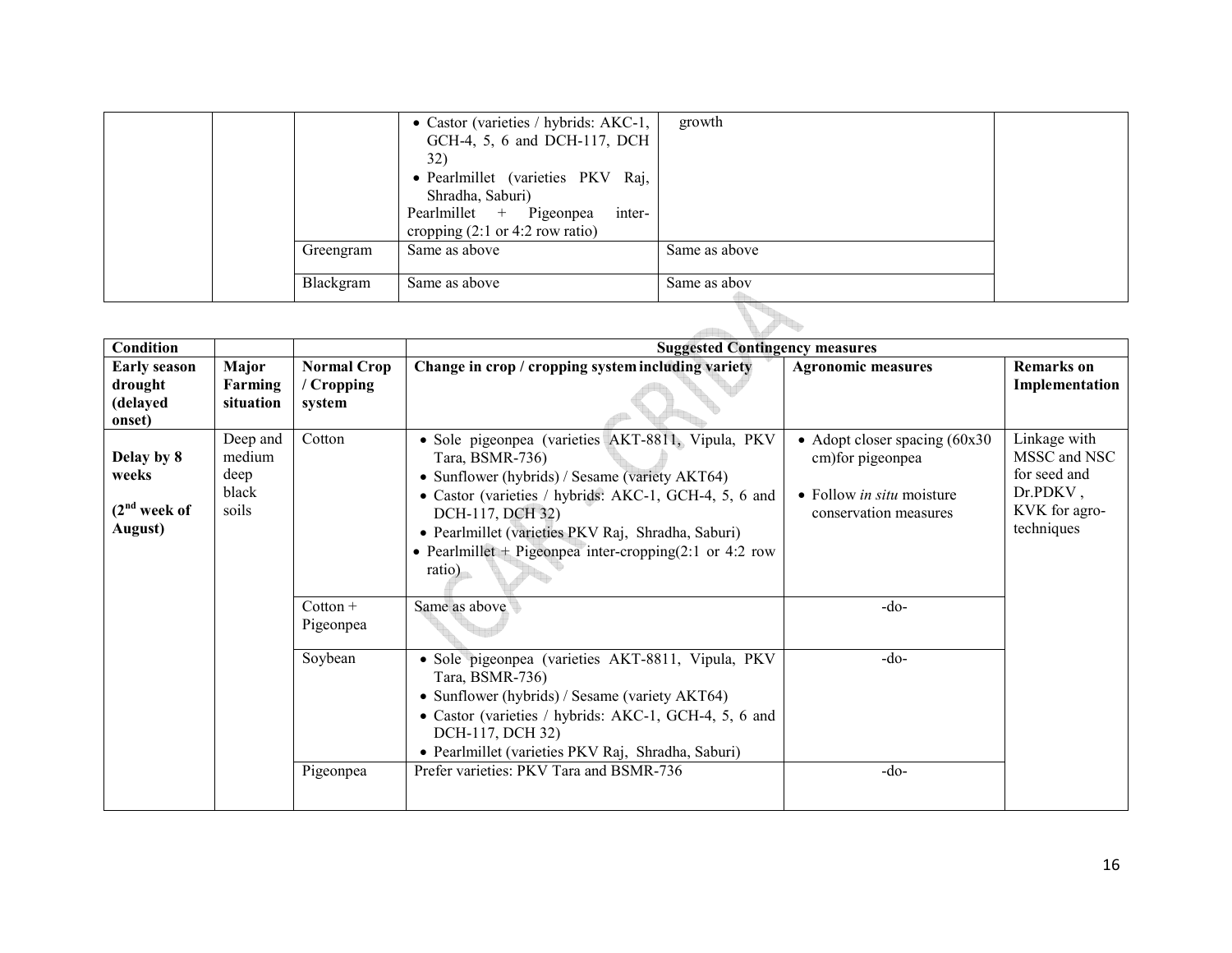|         | Sorghum   | · Sole pigeonpea (varieties AKT-8811, Vipula, PKV     | $-do-$ |  |
|---------|-----------|-------------------------------------------------------|--------|--|
|         | (kharif)  | Tara, BSMR-736)                                       |        |  |
|         |           | • Sunflower (hybrids) / Sesame (variety AKT64)        |        |  |
|         |           | • Castor (varieties / hybrids: AKC-1, GCH-4, 5, 6 and |        |  |
|         |           | DCH-117, DCH 32)                                      |        |  |
|         |           | • Pearlmillet (varieties PKV Raj, Shradha, Saburi)    |        |  |
| Shallow | Soybean   | • Sunflower (hybrids)                                 | $-do-$ |  |
| black   |           | • Sesame $(AKT64)$                                    |        |  |
| soils   |           | • Pearlmillet (PKV Raj Shradha, Saburi)               |        |  |
|         | Greengram | Same as above                                         | -do-   |  |
|         |           |                                                       |        |  |
|         | Blackgram | Same as above                                         | $-do-$ |  |
|         |           |                                                       |        |  |
|         |           |                                                       |        |  |
|         |           |                                                       |        |  |
|         |           |                                                       |        |  |

| Condition                                                                                                                |                                           |                                   |                                                                                                                                                                                                                                                                                                                                                                                                           | <b>Suggested Contingency measures</b>                                                                                                                                                                                                                                                                                         |                                     |
|--------------------------------------------------------------------------------------------------------------------------|-------------------------------------------|-----------------------------------|-----------------------------------------------------------------------------------------------------------------------------------------------------------------------------------------------------------------------------------------------------------------------------------------------------------------------------------------------------------------------------------------------------------|-------------------------------------------------------------------------------------------------------------------------------------------------------------------------------------------------------------------------------------------------------------------------------------------------------------------------------|-------------------------------------|
| Early season<br>drought (Normal<br>onset)                                                                                | Major<br>Farming<br>situation             | Normal<br>Crop/cropping<br>system | Crop management                                                                                                                                                                                                                                                                                                                                                                                           | Soil nutrient & moisture<br>conservation measures                                                                                                                                                                                                                                                                             | <b>Remarks</b> on<br>Implementation |
| Normal onset<br>followed by 15-20<br>days dry spell<br>after sowing<br>leading to poor<br>germination/crop<br>stand etc. | Deep and<br>medium<br>deep black<br>soils | Cotton / Cotton<br>$+$ Pigeonpea  | • Give protective irrigation wherever possible<br>• Raise cotton seedlings in nursery $\&$<br>transplant when sufficient soil moisture is<br>available<br>• Gap filling aided with pot watering 7-10 days<br>after sowing when crop stand is less than<br>80%<br>• In case of less than 30% germination, take up<br>re-sowing with a wider spacing of 45 cm<br>when sufficient soil moisture is available | • Avoid applying fertilizer<br>till sufficient soil moisture<br>is available<br>$\bullet$ Mulching<br>with<br>crop<br>residue<br>Apply organic matter<br>FYM / Compost for better<br>moisture retention<br>Making of conservation<br>for<br>furrows<br>moisture<br>conservation.<br>Sowing on<br>bed<br>broad<br>furrow (BBF) |                                     |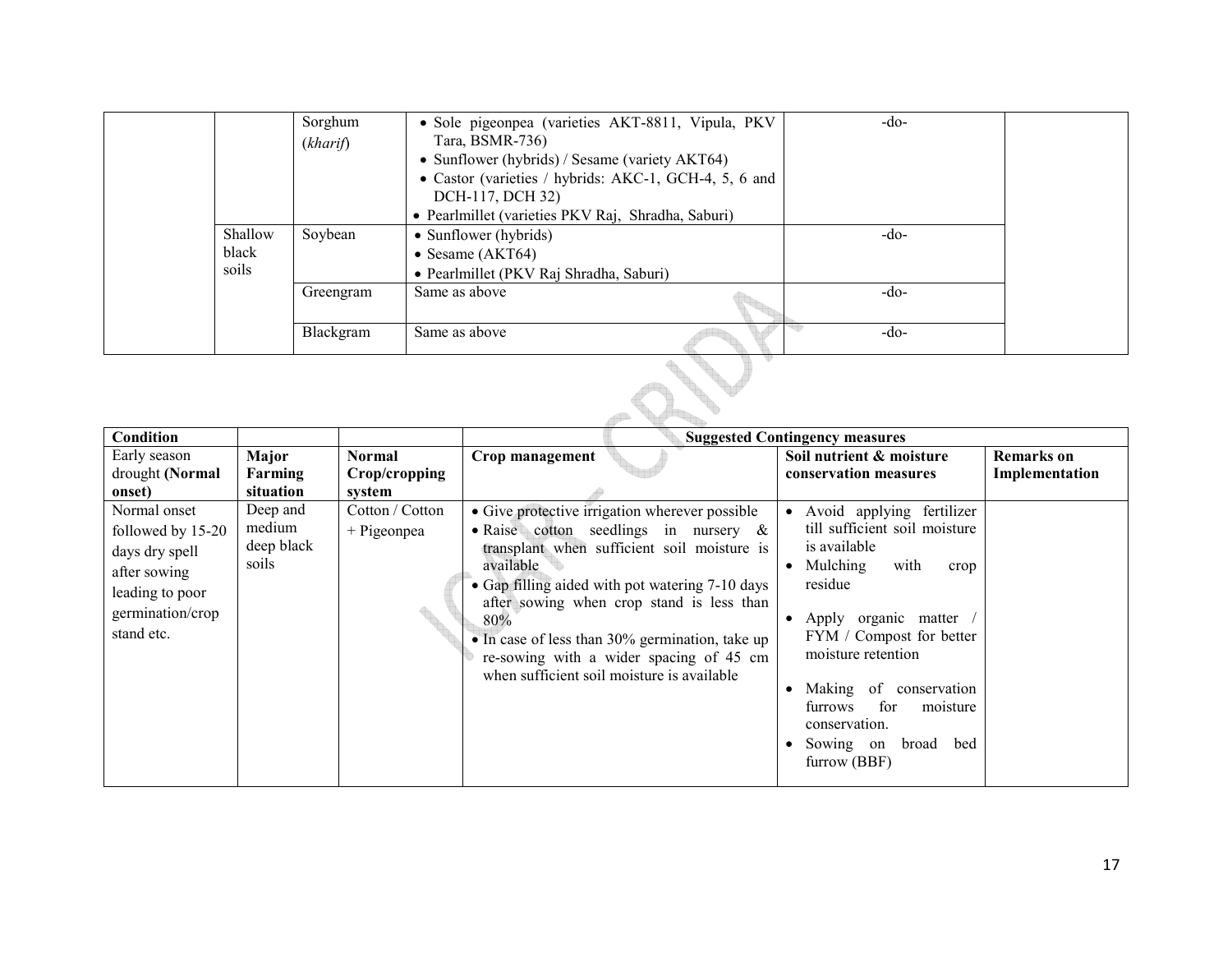|             | Soybean    | • Give protective irrigation wherever possible<br>• Gap filling with maize and sesame | $-do-$ |  |
|-------------|------------|---------------------------------------------------------------------------------------|--------|--|
|             |            | • If germination is less than $50\%$ re-sowing                                        |        |  |
|             |            | immediately after receipt of rains                                                    |        |  |
|             |            | • Take up one hoeing for weed management                                              |        |  |
|             | Pigeonpea  | • Gap filling either with sesame or maize                                             | $-do-$ |  |
|             |            | • Provide protective irrigation, wherever<br>possible.                                |        |  |
|             |            | • Take up one hoeing                                                                  |        |  |
|             | Sorghum    | Take up thinning to maintain optimum plant                                            | $-do-$ |  |
|             | (kharif)   | population                                                                            |        |  |
| Shallow     | Green gram | • Protective irrigation wherever possible                                             | $-do-$ |  |
| black soils |            | • Take up thinning to maintain optimum plant<br>population and one hoeing             |        |  |
|             | Blackgram  | $-do-$                                                                                | $-do-$ |  |
|             | Soybean    | • Give protective irrigation wherever possible                                        | $-do-$ |  |
|             |            | • Gap filling with maize and sesame                                                   |        |  |
|             |            | • If germination is less than 50% re-sowing                                           |        |  |
|             |            | immediately after receipt of rains                                                    |        |  |
|             |            | • Take up one hoeing for weed management                                              |        |  |

| Condition                                                                                        |                                           |                                    |                                                                                                           | <b>Suggested Contingency measures</b>                                                                                                                                                                      |                                                                                                                                            |
|--------------------------------------------------------------------------------------------------|-------------------------------------------|------------------------------------|-----------------------------------------------------------------------------------------------------------|------------------------------------------------------------------------------------------------------------------------------------------------------------------------------------------------------------|--------------------------------------------------------------------------------------------------------------------------------------------|
| Mid season<br>drought (long dry<br>spell, consecutive 2<br>weeks rainless<br>$(>2.5$ mm) period) | Major<br>Farming<br>situation             | <b>Normal Crop/cropping system</b> | Crop management                                                                                           | Soil nutrient & moisture<br>conservation measures                                                                                                                                                          | <b>Remarks</b> on<br>Implementation                                                                                                        |
| At vegetative stage                                                                              | Deep and<br>medium<br>deep black<br>soils | Cotton / cotton + pigeonpea        | Avoid applying<br>fertilizer till sufficient<br>soil moisture is<br>available<br>Interculture for weeding | • Opening of alternate furrows<br>• Mulching with crop residue<br>• Take up intercultivation to<br>soil<br>mulch<br>create<br>to<br>conserve soil moisture<br>• Give protective irrigation, if<br>possible | Linkage with on-going<br>government schemes to<br>encourage adoption of<br>micro-irrigation for<br>better use efficiency of<br>scare water |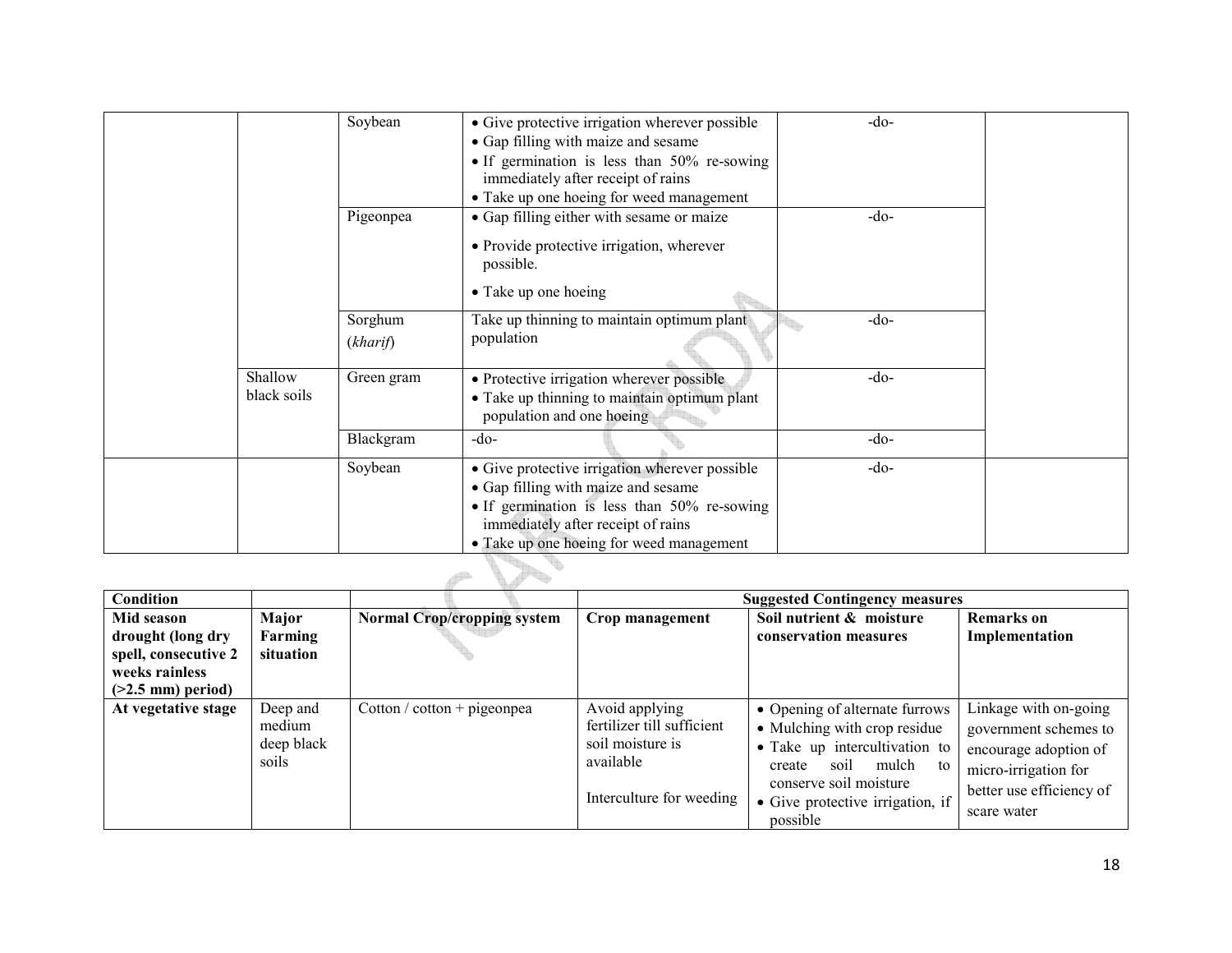| Shallow<br>black soils | Soybean<br>Pigeonpea<br>Sorghum (kharif)<br>Soybean<br>Greengram | $-do-$<br>$-do-$<br>$-do-$<br>$-do-$<br>Intercultivation | $-do-$<br>$-do-$<br>$-do-$<br>• Foliar spray of 2 $%$ urea or<br><b>DAP</b><br>• Other measures as above<br>• Spraying of 2 $%$ urea or<br>DAP.<br>• Protective irrigation if<br>possible. | Linkage with on-going<br>farm ponds programme<br>and IWMP for<br>rainwater harvesting<br>and efficient use of<br>water with micro-<br>irrigation techniques<br>like sprinklers. |
|------------------------|------------------------------------------------------------------|----------------------------------------------------------|--------------------------------------------------------------------------------------------------------------------------------------------------------------------------------------------|---------------------------------------------------------------------------------------------------------------------------------------------------------------------------------|
|                        | Blackgram                                                        | $-do-$                                                   | $-do-$                                                                                                                                                                                     |                                                                                                                                                                                 |
|                        |                                                                  |                                                          |                                                                                                                                                                                            |                                                                                                                                                                                 |

| <b>Condition</b>                          |                                     |                                              |                                      | <b>Suggested Contingency measures</b>                                                                                                                                                                                                                                                   |                                     |
|-------------------------------------------|-------------------------------------|----------------------------------------------|--------------------------------------|-----------------------------------------------------------------------------------------------------------------------------------------------------------------------------------------------------------------------------------------------------------------------------------------|-------------------------------------|
| Mid season<br>drought (long<br>dry spell) | <b>Major Farming</b><br>situation   | <b>Normal Crop/cropping</b><br>system        | Crop management                      | Soil nutrient & moisture<br>conservation measures                                                                                                                                                                                                                                       | <b>Remarks</b> on<br>Implementation |
| At flowering/<br>fruiting stage           | Deep and medium<br>deep black soils | Cotton / Cotton +<br>Pigeonpea intercropping | Protective irrigation if<br>possible | • Apply foliar spray of 2 $\%$<br>urea or DAP<br>Adopt<br>moisture<br>soil<br>$\bullet$<br>conservation<br>measures<br>like ridges and furrows<br>Supplemental<br>irrigation<br>mm depth) with<br>(10<br>harvested rain water in<br>ponds by adopting micro-<br>irrigation (sprinklers) |                                     |
|                                           |                                     | Soybean                                      | $-do$                                | $-do-$                                                                                                                                                                                                                                                                                  |                                     |
|                                           |                                     | Pigeonpea                                    | $-do-$                               | $-do-$                                                                                                                                                                                                                                                                                  |                                     |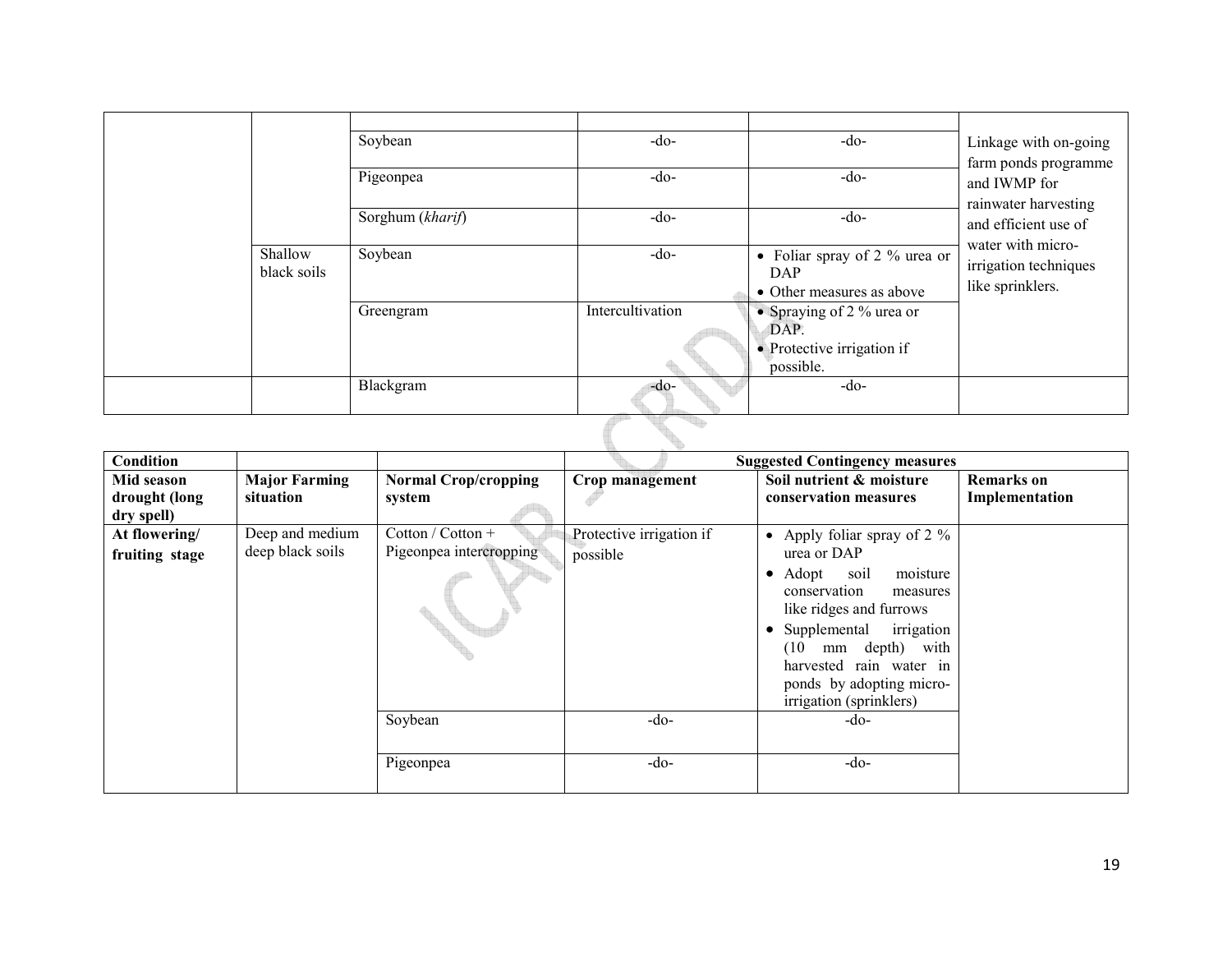|                     | Sorghum<br>(kharif) | $-do-$                | Protective irrigation, if<br>$\bullet$<br>possible<br>In case of poor grain<br>$\bullet$<br>filling harvest for fodder.<br>Adopt soil moisture<br>٠<br>conservation measures<br>like ridges and furrows |  |  |  |
|---------------------|---------------------|-----------------------|---------------------------------------------------------------------------------------------------------------------------------------------------------------------------------------------------------|--|--|--|
| Shallow black soils | Soybean             | Protective irrigation | $-do-$                                                                                                                                                                                                  |  |  |  |
|                     | Greengram           | $-do-$                | $-do-$                                                                                                                                                                                                  |  |  |  |
|                     | Blackgram           | $-do-$                | -do-                                                                                                                                                                                                    |  |  |  |
|                     |                     |                       |                                                                                                                                                                                                         |  |  |  |

| Condition       |                      |                             |                                   | <b>Suggested Contingency measures</b>                              |                         |
|-----------------|----------------------|-----------------------------|-----------------------------------|--------------------------------------------------------------------|-------------------------|
| <b>Terminal</b> | <b>Major Farming</b> | <b>Normal Crop/cropping</b> | Crop management                   | <b>Rabi Crop planning</b>                                          | <b>Remarks</b> on       |
| drought         | situation            | system                      |                                   |                                                                    | Implementation          |
| (Early          | Deep and medium      | Cotton / Cotton +           | • Giving life saving              |                                                                    | Linkage with NFSM or    |
| withdrawal of   | deep black soils     | Pigeonpea Intercropping     | supplemental                      |                                                                    | ISOPOM for seed         |
| monsoon)        |                      |                             | irrigation, if available          |                                                                    | supply and other inputs |
|                 |                      |                             | $\bullet$ Picking / harvesting at |                                                                    |                         |
|                 |                      |                             | physiological maturity            |                                                                    |                         |
|                 |                      | Soybean                     | $-do-$                            | Plan for <i>rabi</i> crops<br>Chickpea/Safflower                   |                         |
|                 |                      | Pigeonpea                   | $-do-$                            | $-do-$                                                             |                         |
|                 |                      | Sorghum (kharif)            | $-do-$                            | $-do-$                                                             |                         |
|                 | Shallow black soils  | Soybean                     | $-do-$                            | $-do-$                                                             |                         |
|                 |                      | Greengram                   | $-do-$                            | Prepare for <i>rabi</i> sowing<br>provided irrigation is available |                         |
|                 |                      | Blackgraim                  | $-do-$                            | $-do-$                                                             |                         |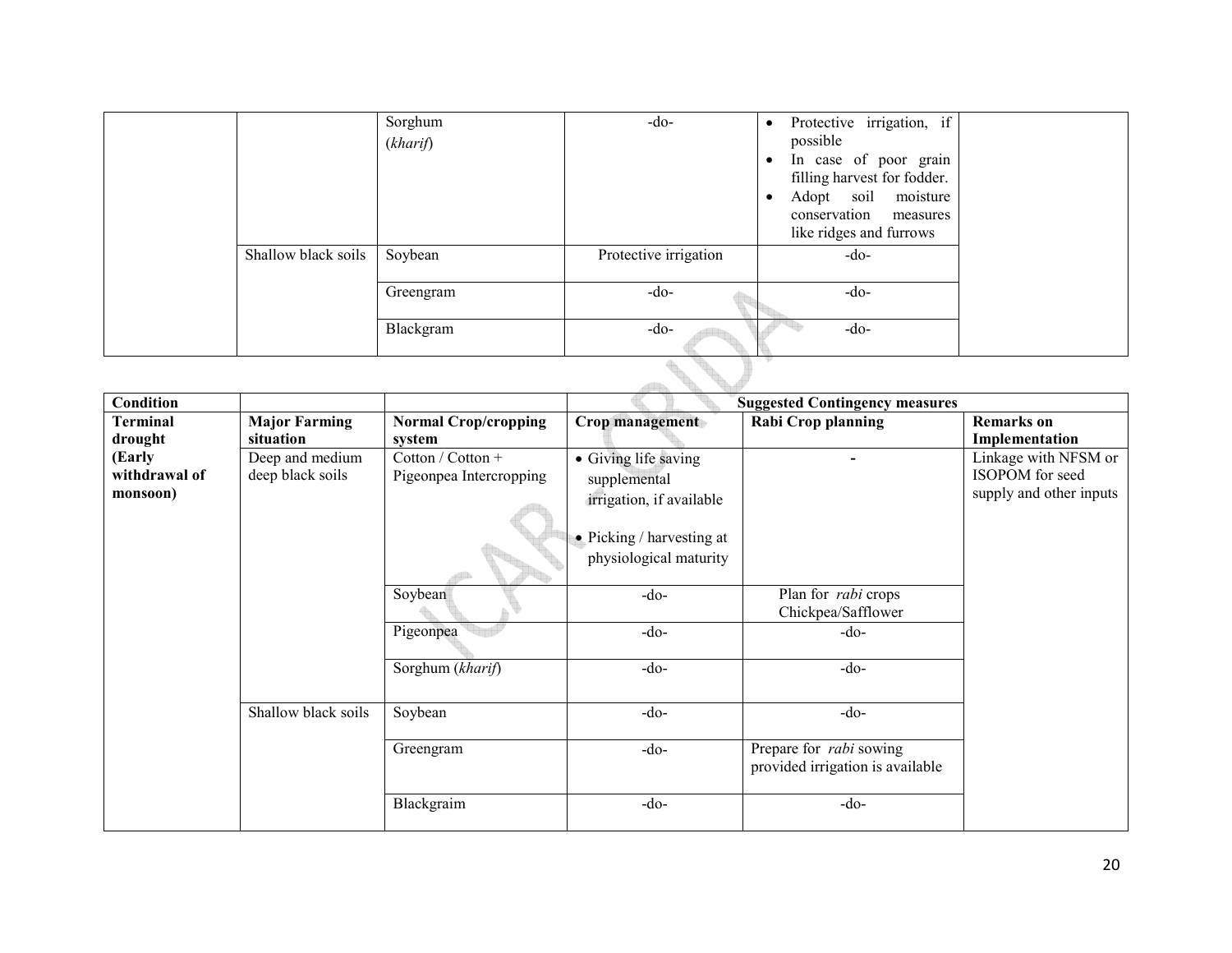#### 2.1.2 Irrigated situation:

| <b>Condition</b>                                                | <b>Suggested Contingency measures</b>  |                                       |                                                       |                                                                                        |                                                                                                                                         |  |  |
|-----------------------------------------------------------------|----------------------------------------|---------------------------------------|-------------------------------------------------------|----------------------------------------------------------------------------------------|-----------------------------------------------------------------------------------------------------------------------------------------|--|--|
|                                                                 | Major<br>Farming<br>situation          | <b>Normal Crop/cropping</b><br>system | Change in crop/cropping<br>system                     | <b>Agronomic measures</b>                                                              | <b>Remarks</b> on<br>Implementation                                                                                                     |  |  |
| Delayed release<br>of water in canals<br>due to low<br>rainfall | Deep and<br>medium deep<br>black soils | Wheat and Chickpea                    | Wheat to be replaced by<br>Chickpea/Safflower/Mustard | Follow alternate row<br>micro-irrigation<br>Irrigate at critical crop<br>growth stages | Linkage with on-going<br>government schemes to<br>encourage adoption of<br>micro-irrigation for better<br>use efficiency of scare water |  |  |
|                                                                 | Shallow black<br>soils                 | Chickpea                              | Safflower / Mustard                                   | $-do-$                                                                                 | $-do-$                                                                                                                                  |  |  |
|                                                                 |                                        |                                       |                                                       |                                                                                        |                                                                                                                                         |  |  |

| Condition          |               |                             |                             | <b>Suggested Contingency measures</b> |                          |  |  |  |
|--------------------|---------------|-----------------------------|-----------------------------|---------------------------------------|--------------------------|--|--|--|
|                    | Major         | <b>Normal Crop/cropping</b> | Change in crop/cropping     | <b>Agronomic measures</b>             | <b>Remarks</b> on        |  |  |  |
|                    | Farming       | system                      | system                      |                                       | Implementation           |  |  |  |
|                    | situation     |                             |                             |                                       |                          |  |  |  |
| Limited release    | Deep and      | Wheat and Chickpea          | Wheat to be replaced by     | Follow alternate row or               | As in previous condition |  |  |  |
| of water in canals | medium deep   |                             | Chickpea/Safflower/Mustard/ | micro-irrigation                      |                          |  |  |  |
| due to low         | black soils   |                             | Linseed/Sesamum             | Irrigate at critical crop             |                          |  |  |  |
| rainfall           |               |                             |                             | growth stages                         |                          |  |  |  |
|                    | Shallow black | Chickpea                    | Safflower / Mustard         | $-do-$                                |                          |  |  |  |
|                    | soils         |                             |                             |                                       |                          |  |  |  |
|                    |               |                             |                             |                                       |                          |  |  |  |

| <b>Condition</b> | <b>Suggested Contingency measures</b>               |        |                         |                           |                |  |  |  |
|------------------|-----------------------------------------------------|--------|-------------------------|---------------------------|----------------|--|--|--|
|                  | <b>Major Farming</b><br><b>Normal Crop/cropping</b> |        | Change in crop/cropping | <b>Agronomic measures</b> | Remarks on     |  |  |  |
|                  | situation                                           | system | system                  |                           | Implementation |  |  |  |
| Non release of   |                                                     |        |                         |                           |                |  |  |  |
| water in canals  |                                                     |        |                         |                           |                |  |  |  |
| under delayed    | Not applicable                                      |        |                         |                           |                |  |  |  |
| onset of monsoon |                                                     |        |                         |                           |                |  |  |  |
| in catchment     |                                                     |        |                         |                           |                |  |  |  |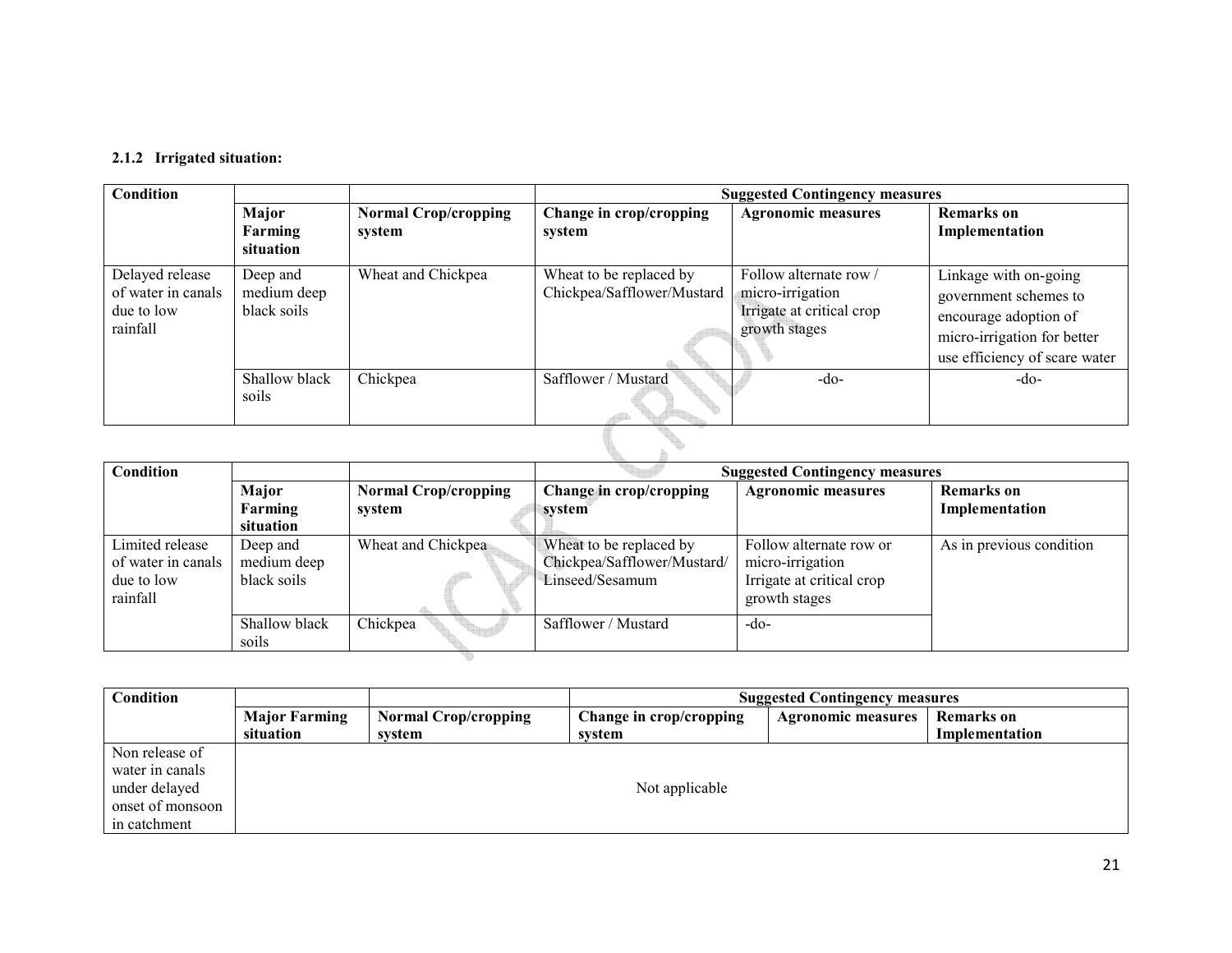| Condition         |                      |                             | <b>Suggested Contingency measures</b> |                           |                   |  |
|-------------------|----------------------|-----------------------------|---------------------------------------|---------------------------|-------------------|--|
|                   | <b>Major Farming</b> | <b>Normal Crop/cropping</b> | Change in crop/cropping               | <b>Agronomic measures</b> | <b>Remarks</b> on |  |
|                   | situation            | system                      | system                                |                           | Implementation    |  |
| Lack of inflows   |                      |                             |                                       |                           |                   |  |
| into tanks due to |                      |                             |                                       |                           |                   |  |
| insufficient      |                      |                             | Not applicable                        |                           |                   |  |
| /delayed onset of |                      |                             |                                       |                           |                   |  |
| monsoon           |                      |                             |                                       |                           |                   |  |

| Condition           |                      |                             | <b>Suggested Contingency measures</b> |                        |                             |
|---------------------|----------------------|-----------------------------|---------------------------------------|------------------------|-----------------------------|
|                     | <b>Major Farming</b> | <b>Normal Crop/cropping</b> | Change in crop/cropping               | Agronomic              | Remarks on                  |
|                     | situation            | system                      | system                                | measures               | Implementation              |
| Insufficient        | Open well            | Wheat, Chickpea, Safflower  | Chickpea / Safflower                  | Adopt micro-           | Linkage with on-going       |
| groundwater         | irrigated rabi       |                             |                                       | irrigation (sprinkler) | <b>IWMP</b>                 |
| recharge due to low | cropping             |                             |                                       |                        | Encourage percolation tanks |
| rainfall            | situation            |                             |                                       |                        | for groundwater recharge    |
|                     |                      |                             |                                       |                        |                             |

### 2.2 Unusual rains (untimely, unseasonal etc) (for both rainfed and irrigated situations)

| <b>Condition</b>                                                        | <b>Suggested contingency measure</b>                                                                                                                                                                        |                                                                                                                                                                |                                                                                                                            |                                                                                                                                              |  |
|-------------------------------------------------------------------------|-------------------------------------------------------------------------------------------------------------------------------------------------------------------------------------------------------------|----------------------------------------------------------------------------------------------------------------------------------------------------------------|----------------------------------------------------------------------------------------------------------------------------|----------------------------------------------------------------------------------------------------------------------------------------------|--|
| Continuous high rainfall in a<br>short span leading to water<br>logging | <b>Vegetative stage</b>                                                                                                                                                                                     | <b>Flowering stage</b>                                                                                                                                         | Crop maturity stage                                                                                                        | Post harvest                                                                                                                                 |  |
| Cotton                                                                  | Open field channels to drain excess<br>water and avoiding surface ponding<br>foliar spray after<br>Apply 2% urea<br>cessation of rains<br>Interculture at optimum soil moisture to<br>improve soil aeration | drain<br>Open field channels to<br>$\bullet$<br>excess water and avoiding surface<br>ponding<br>Apply multi-nutrient or hormonal<br>spray to promote flowering | field<br>Open<br>drain<br>channels to<br>excess water and<br>avoiding<br>surface<br>ponding<br>Timely picking of<br>cotton | Protect picked<br>$\bullet$<br>in<br>cotton<br>from<br>storage<br>drenching<br>and<br>soiling<br>Drying of wet<br>and<br>cotton<br>marketing |  |
| Soybean                                                                 | Provide drainage                                                                                                                                                                                            | Provide drainage                                                                                                                                               | Timely harvesting of                                                                                                       | Shifting to safer<br>place and drying of                                                                                                     |  |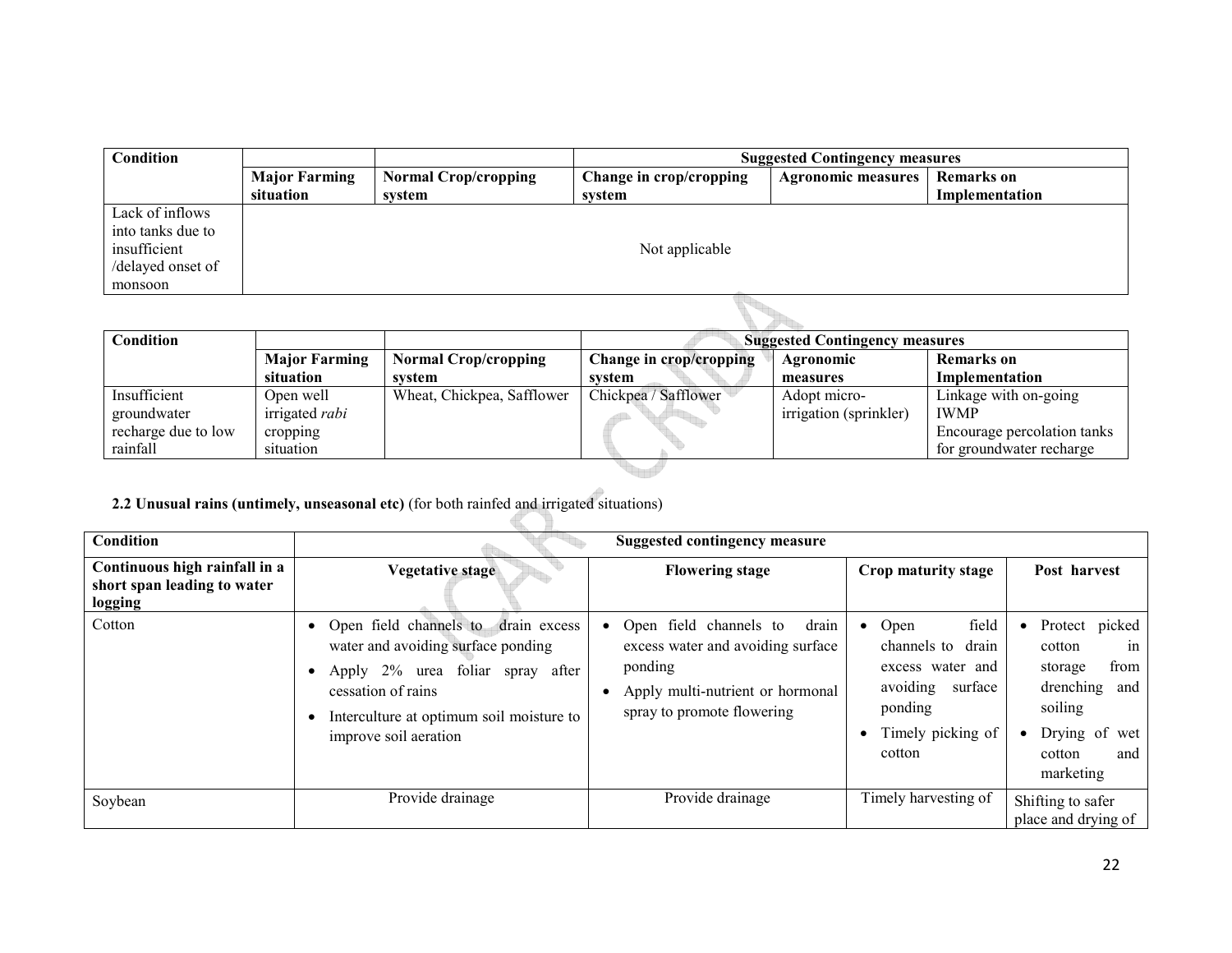|                                                         |                                                                                                                                                                            |                                                                                                                                                                                                          | produce                                                    | produce                                                                                         |
|---------------------------------------------------------|----------------------------------------------------------------------------------------------------------------------------------------------------------------------------|----------------------------------------------------------------------------------------------------------------------------------------------------------------------------------------------------------|------------------------------------------------------------|-------------------------------------------------------------------------------------------------|
| Greengram                                               | As above                                                                                                                                                                   | $-do$                                                                                                                                                                                                    | $-do-$                                                     | $-do-$                                                                                          |
| Blackgram                                               | As above                                                                                                                                                                   | $-do$                                                                                                                                                                                                    | $-do-$                                                     | $-do$                                                                                           |
| Pigeonpea                                               | drain excess<br>• Open field channels to<br>water and avoiding surface ponding<br>Interculture at optimum soil moisture to<br>$\bullet$<br>improve soil aeration           | Open field channels to drain excess<br>water and avoiding surface ponding                                                                                                                                | $-do$ -                                                    | Stacking and<br>drying of produce<br>followed by<br>threshing                                   |
| Horticulture                                            |                                                                                                                                                                            |                                                                                                                                                                                                          |                                                            |                                                                                                 |
| Acid Lime and orange                                    | Opening of field channels to<br>drain out<br>excess water and avoid surface ponding in<br>the orchard<br>Interculture at optimum soil moisture to<br>improve soil aeration | Mrig bahar crop is unaffected<br>For Ambe bahar crop, open field<br>channels to drain out excess water<br>and avoid surface ponding,<br>Nutrient spray of NAA 10 ppm +<br>1% urea to prevent flower drop | harvest<br>Timely<br>to<br>avoid losses                    | Grading of fruits,<br>cleaning of mold<br>affected ones<br>followed by<br>washing and<br>waxing |
| Heavy rainfall with high<br>speed winds in a short span |                                                                                                                                                                            |                                                                                                                                                                                                          |                                                            |                                                                                                 |
| Cotton                                                  | Open field channels to<br>drain excess<br>$\bullet$<br>water and avoiding surface ponding                                                                                  | · Opening of field<br>channels<br>to<br>remove surface ponding,                                                                                                                                          | Timely picking in case<br>of early forewarning<br>of rains | Shifting<br>to<br>safer<br>place for drying                                                     |
| Soybean                                                 | Opening of field channels to<br>remove                                                                                                                                     | Opening of field channels to remove                                                                                                                                                                      | Timely harvesting in                                       | Shifting to safer                                                                               |
| Greengram                                               | surface ponding                                                                                                                                                            | surface ponding                                                                                                                                                                                          | case of early                                              | place for drying                                                                                |
| Blackgram                                               |                                                                                                                                                                            |                                                                                                                                                                                                          | forewarning of rains                                       |                                                                                                 |
| Pigeon pea                                              |                                                                                                                                                                            |                                                                                                                                                                                                          |                                                            |                                                                                                 |
| Horticulture                                            |                                                                                                                                                                            |                                                                                                                                                                                                          |                                                            |                                                                                                 |
| Nagpur Mandarin                                         | Provide bamboo staking to less than 3 year                                                                                                                                 | • Provide bamboo staking to less                                                                                                                                                                         | Opening<br>of<br>field                                     | Collection and                                                                                  |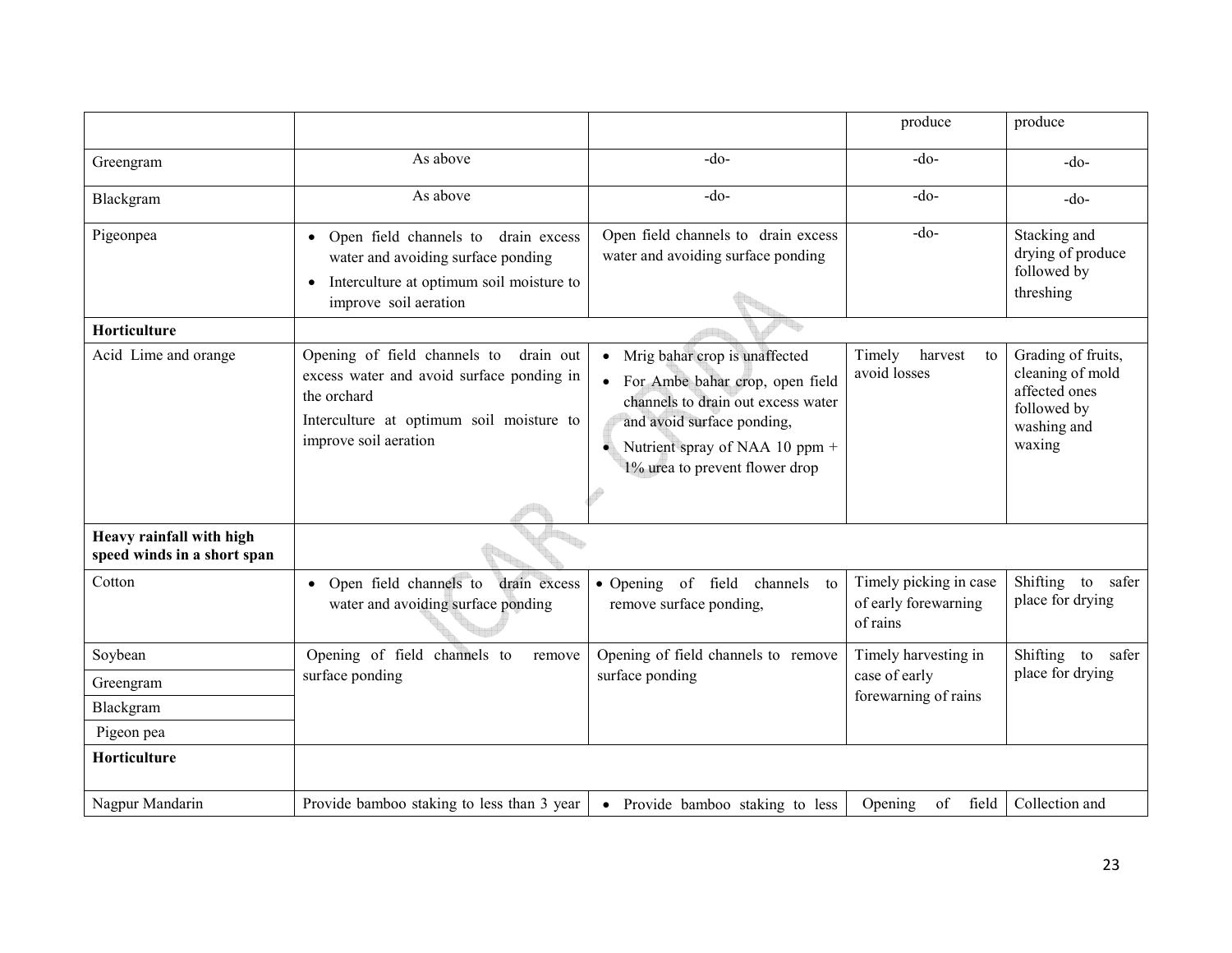| aged plants to avoid lodging<br>Acid lime and sweet orange | than 3 year aged plants to avoid<br>lodging<br>Opening of field channels to drain<br>avoid<br>out excess water<br>and<br>remove surface ponding | channels to remove<br>surface ponding, | grading of fallen<br>fruits followed by<br>washing, waxing<br>and marketing |
|------------------------------------------------------------|-------------------------------------------------------------------------------------------------------------------------------------------------|----------------------------------------|-----------------------------------------------------------------------------|
|------------------------------------------------------------|-------------------------------------------------------------------------------------------------------------------------------------------------|----------------------------------------|-----------------------------------------------------------------------------|

| Outbreak of pests and<br>diseases due to unseasonal | <b>Vegetative stage</b>                                                                                                                                                                                                    | <b>Flowering stage</b>                                                                                                                                                                                                                                                                                                                                                                                                                                                                                                                                                                                                                                                                                                                                                                                                                                                     | Crop maturity stage                                                                                                                                                                                                    | Post harvest                                |
|-----------------------------------------------------|----------------------------------------------------------------------------------------------------------------------------------------------------------------------------------------------------------------------------|----------------------------------------------------------------------------------------------------------------------------------------------------------------------------------------------------------------------------------------------------------------------------------------------------------------------------------------------------------------------------------------------------------------------------------------------------------------------------------------------------------------------------------------------------------------------------------------------------------------------------------------------------------------------------------------------------------------------------------------------------------------------------------------------------------------------------------------------------------------------------|------------------------------------------------------------------------------------------------------------------------------------------------------------------------------------------------------------------------|---------------------------------------------|
| rains                                               |                                                                                                                                                                                                                            |                                                                                                                                                                                                                                                                                                                                                                                                                                                                                                                                                                                                                                                                                                                                                                                                                                                                            |                                                                                                                                                                                                                        |                                             |
| Cotton                                              | Provide drainage for removing stagnant<br>water and drench plant base with copper<br>oxy chloride 0.3% or carbendazim 0.1%<br>particularly in low lying patches in the<br>fields to prevent <i>Fusarium</i> wilt incidence | • Incessant rains trigger grey mildew<br>incidence – apply foliar spray of<br>sulphur $\omega$ 25 g/10 l water<br>· Wet spells aggravate bacterial leaf<br>blight incidence, protect with<br>streptocycline sulphate 6 g / 10 l +<br>copper oxychloride 30 g/101<br>• Drench plant base with carbendazim<br>$0.1\%$ or COC 0.3% after rains to<br>prevent wilt incidence in low lying<br>patches in field<br>• Remove water logging as excess<br>moisture<br>leads<br>soil<br>to<br>leaf<br>reddening. Go for soil application of<br>$MgSO_4$ @ 20-25 kg/ha or foliar<br>spray of $0.5{\text -}1.0\%$ MgSO <sub>4</sub> and $1\%$<br>urea as soon as the reddening<br>symptoms appear<br>• Timely correction of N status either<br>by optimum supply in the soil or<br>through foliar application of 2%<br>urea or DAP at boll development<br>stage reduces leaf reddening | Incessant rains trigger<br>grey mildew incidence<br>- prevent with foliar<br>spray with sulphur $@$<br>$25$ g/10 l water<br>Protect boll rot with<br>carbendazim 0.1%<br>spray immediately<br>after cessation of rains | Drying of wet<br>cotton to prevent<br>molds |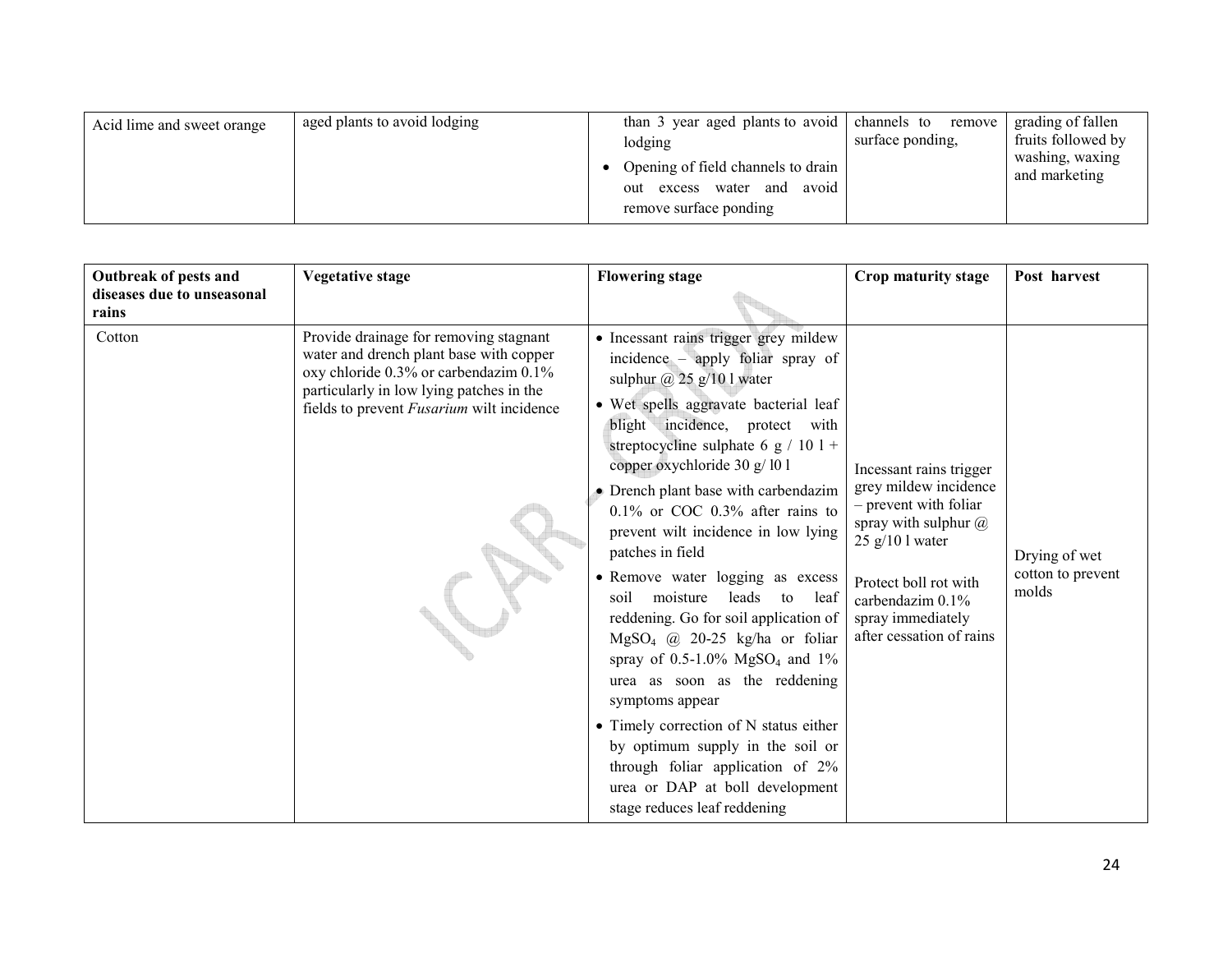| Soybean             | Early planted soybean is likely to be<br>attacked by girdle beetle and green<br>semilooper due to copious rains. Watch for<br>drooping and drying of leaves.<br>Manually remove the infested plants or<br>plant parts from below the girdles<br>Protect against semilooper when density<br>reaches 2-4 larvae per m row length then go<br>for with foliar spray of NSKE 5% or<br>dimethoate 30 EC 1 ml/l | Monitor adult moth activity of<br>Spodoptera through pheromone traps<br>(10 traps /ha) and observe egg masses<br>and gregarious larvae. Wet spell<br>followed by a dry spell of 7-10 days<br>during flowering or up to two weeks<br>after flowering severe pest incidence<br>is likely. When density crosses ETL<br>of 1-2 larvae /m row length, apply<br>quinalphos 25 EC 20 ml/10 l or<br>Emamectin benzoate 5 SG @ 4 g/101<br>or Profenofos 50 EC $@$ 25 ml/10 lit or<br>Lambda cyhalothrin 5 EC $@6$ ml/10<br>lit or Indoxacarb |  |
|---------------------|----------------------------------------------------------------------------------------------------------------------------------------------------------------------------------------------------------------------------------------------------------------------------------------------------------------------------------------------------------------------------------------------------------|-------------------------------------------------------------------------------------------------------------------------------------------------------------------------------------------------------------------------------------------------------------------------------------------------------------------------------------------------------------------------------------------------------------------------------------------------------------------------------------------------------------------------------------|--|
| Greengram           | Protect against powdery mildew with foliar<br>application of penconozol 5 ml or dinocap<br>10 ml or tridemorph 5 ml or sulphur spray<br>$@30 g/10$ litre of water.                                                                                                                                                                                                                                       | To control Powdery mildew<br>penconozol 5 ml or dinocap 10 ml or<br>triadomorph 5 ml or sulphur spray $@$<br>30 g/10 litre of water.                                                                                                                                                                                                                                                                                                                                                                                                |  |
| Blackgram           | $-do-$                                                                                                                                                                                                                                                                                                                                                                                                   | $-do-$                                                                                                                                                                                                                                                                                                                                                                                                                                                                                                                              |  |
| Pigeonpea           | Improved field drainage of excess water and<br>drenching with copper oxy chloride<br>$\varpi$<br>25g/10 lit of water to avoid incidence of<br>wilt and root rot                                                                                                                                                                                                                                          | Improved drainage and drenching<br>with copper oxy chloride $@25g/10$ lit<br>of water to avoid incidence of wilt<br>and root rot                                                                                                                                                                                                                                                                                                                                                                                                    |  |
| Horticulture        |                                                                                                                                                                                                                                                                                                                                                                                                          |                                                                                                                                                                                                                                                                                                                                                                                                                                                                                                                                     |  |
| Mandarin            | Protect against Citrus <i>psylla</i> with foliar<br>spray of malathion 50 EC 10 ml Or<br>quinalphos 25EC 10ml Or cypermethrin 25<br>EC 4 ml/10 litre.                                                                                                                                                                                                                                                    | Protect against Citrus psylla<br>with<br>foliar spray of malathion 50 EC 10 ml<br>Or quinalphos 25EC 10ml<br><b>Or</b><br>cypermethrin 25 EC 4 ml/10 litre                                                                                                                                                                                                                                                                                                                                                                          |  |
| <b>Sweet Orange</b> | $-do-$                                                                                                                                                                                                                                                                                                                                                                                                   | $-do-$                                                                                                                                                                                                                                                                                                                                                                                                                                                                                                                              |  |

#### 2.3 Floods: Not Applicable

| ondition'<br>$\sim$ |                             | Suggested contingency measure |                           |         |
|---------------------|-----------------------------|-------------------------------|---------------------------|---------|
|                     | Seedling<br>' nursery stage | Vegetative stage              | <b>Reproductive stage</b> | harvest |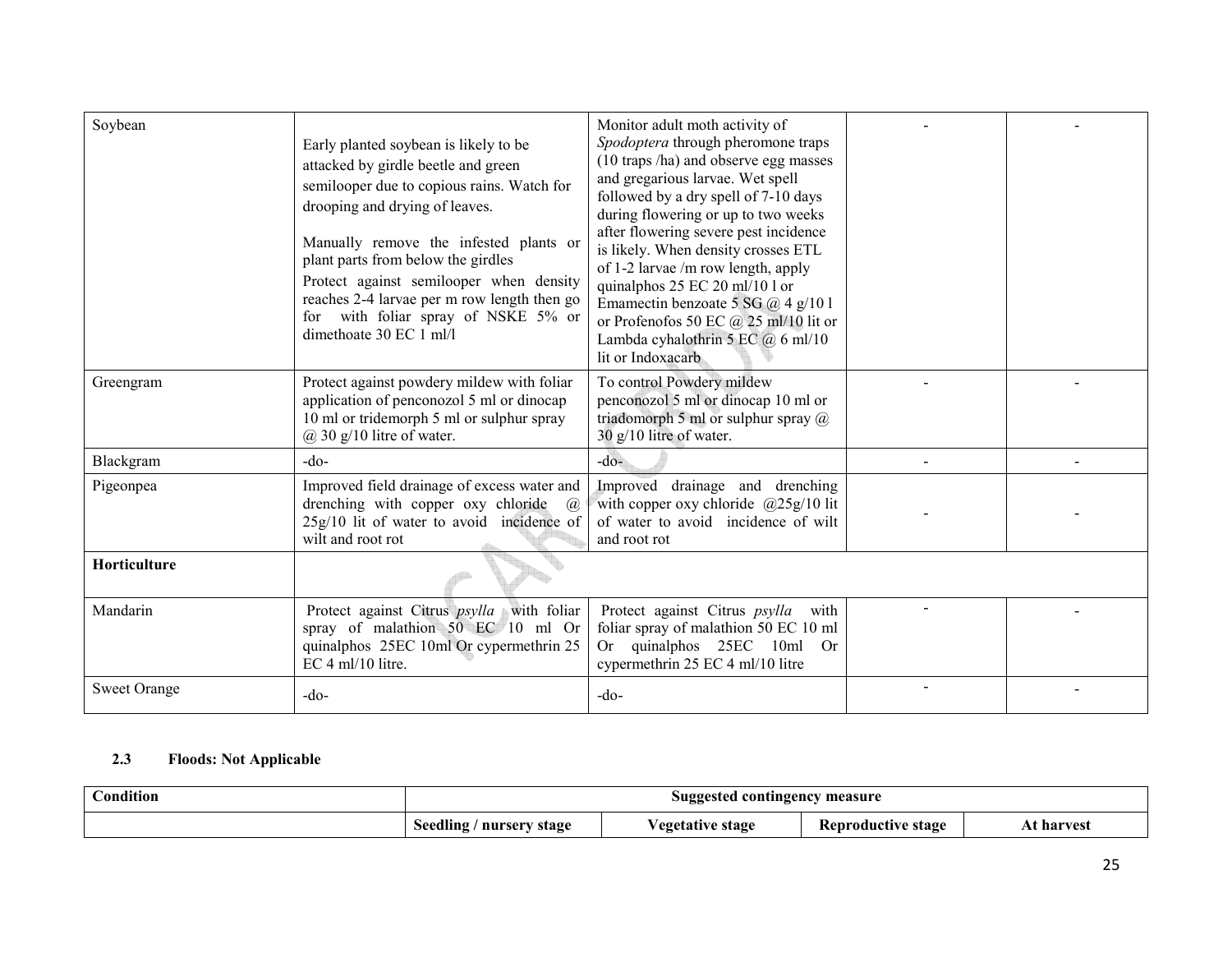| Transient water logging/ partial inundation |
|---------------------------------------------|
| Continuous submergence                      |
| for more than 2 days                        |
| Sea water intrusion                         |

2.4 Extreme events: Heat wave / Cold wave/ Frost/ Hailstorm / Cyclone:

| <b>Extreme event type</b>                     | <b>Suggested contingency measure</b>                                                                         |                                                                                                                                            |                                                                                                                                                                                         |                                                                                             |  |  |
|-----------------------------------------------|--------------------------------------------------------------------------------------------------------------|--------------------------------------------------------------------------------------------------------------------------------------------|-----------------------------------------------------------------------------------------------------------------------------------------------------------------------------------------|---------------------------------------------------------------------------------------------|--|--|
|                                               | Seedling / nursery stage                                                                                     | <b>Vegetative stage</b>                                                                                                                    | <b>Reproductive stage</b>                                                                                                                                                               | At harvest                                                                                  |  |  |
| <b>Heat wave</b>                              |                                                                                                              |                                                                                                                                            |                                                                                                                                                                                         |                                                                                             |  |  |
| Oranges (Mandarin<br>and Sweet orange)        | Increase the frequency of<br>irrigation,<br>Use of temporary shade net<br>$\bullet$<br>Mulching<br>$\bullet$ | of<br>the<br>frequency<br>Increase<br>$\bullet$<br>irrigation<br>Pruning of damaged branches<br>$\bullet$<br>twigs                         | Increase the frequency of<br>$\bullet$ .<br>irrigation<br>Mulching to reduce soil<br>$\bullet$<br>temperature<br>Pruning of damaged parts<br>and apply Bordeaux paste<br>1% to cut ends | Immediate harvesting of fruits,<br>grading and marketing                                    |  |  |
| Cold wave                                     |                                                                                                              |                                                                                                                                            |                                                                                                                                                                                         |                                                                                             |  |  |
| Oranges (Mandarin<br>and Sweet orange)        | Protect with polythene sheet                                                                                 | irrigation<br>flood<br>during<br>Smoking,<br>mulching,<br>hours,<br>Basin<br>evening<br>of<br>Apply<br>supplementary<br>dose<br>fertilizer | Smogging, frequent light<br>irrigation during evening hours,<br>basin mulching, apply<br>supplementary dose of fertilizer                                                               | Not applicable                                                                              |  |  |
| Frost                                         | Not applicable                                                                                               |                                                                                                                                            |                                                                                                                                                                                         |                                                                                             |  |  |
| <b>Hailstorm</b>                              |                                                                                                              |                                                                                                                                            |                                                                                                                                                                                         |                                                                                             |  |  |
| Wheat, chickpea,<br>safflower                 | Re-sowing in case of severe<br>damage                                                                        | Light and frequent irrigation.                                                                                                             | additional<br>10%<br>Apply<br>$\bullet$<br>nitrogen<br>Light and frequent irrigation<br>$\bullet$                                                                                       | Timely harvesting and shifting<br>of produce to safer place in case<br>of early forewarning |  |  |
| <b>Oranges</b> (Mandarin<br>and Sweet Orange) | Not applicable                                                                                               | Prune damaged branches and twigs<br>and apply Bordeaux paste 1% to<br>avoid fungal infections                                              | Prune damaged branches and<br>twigs and apply Bordeaux paste<br>1% to avoid fungal infections<br>Apply hormonal spray NAA 20<br>ppm + 1 $\%$ urea to prevent<br>flower drop.            | Immediate harvesting, grading<br>and marketing of produce                                   |  |  |
| Cyclone                                       | Not Applicable                                                                                               |                                                                                                                                            |                                                                                                                                                                                         |                                                                                             |  |  |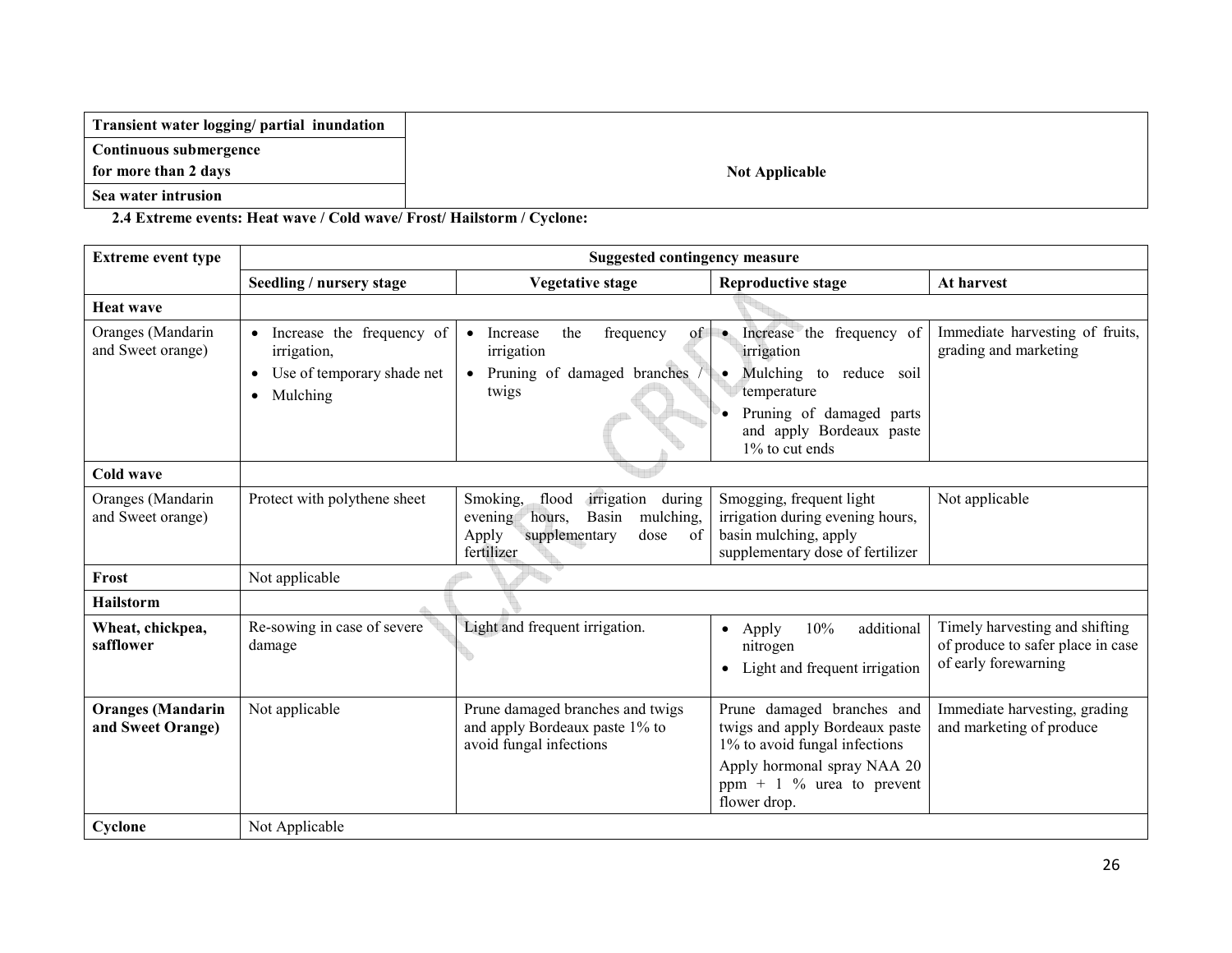#### 2.5Contingency strategies for Livestock, Poultry & Fisheries

#### 2.5.1 Livestock

|                                           | <b>Suggested contingency measures</b>                                                                                                                                                                                                                                                                                                                                                                                                                                                                                                                                                                                                                                                                                                                                                                                                                                                                                                                                                                                                                                                                          |                                                                                                                                                                                                                                                                                                                                                                                                                                                                                                                                                                                                                                                                                                                                                                                                                                                                                                                                                           |                                                                                                                                                                                                                                                                                                                                                                                                                                                                                                                                       |  |  |
|-------------------------------------------|----------------------------------------------------------------------------------------------------------------------------------------------------------------------------------------------------------------------------------------------------------------------------------------------------------------------------------------------------------------------------------------------------------------------------------------------------------------------------------------------------------------------------------------------------------------------------------------------------------------------------------------------------------------------------------------------------------------------------------------------------------------------------------------------------------------------------------------------------------------------------------------------------------------------------------------------------------------------------------------------------------------------------------------------------------------------------------------------------------------|-----------------------------------------------------------------------------------------------------------------------------------------------------------------------------------------------------------------------------------------------------------------------------------------------------------------------------------------------------------------------------------------------------------------------------------------------------------------------------------------------------------------------------------------------------------------------------------------------------------------------------------------------------------------------------------------------------------------------------------------------------------------------------------------------------------------------------------------------------------------------------------------------------------------------------------------------------------|---------------------------------------------------------------------------------------------------------------------------------------------------------------------------------------------------------------------------------------------------------------------------------------------------------------------------------------------------------------------------------------------------------------------------------------------------------------------------------------------------------------------------------------|--|--|
|                                           | Before the event                                                                                                                                                                                                                                                                                                                                                                                                                                                                                                                                                                                                                                                                                                                                                                                                                                                                                                                                                                                                                                                                                               | During the event                                                                                                                                                                                                                                                                                                                                                                                                                                                                                                                                                                                                                                                                                                                                                                                                                                                                                                                                          | After the event                                                                                                                                                                                                                                                                                                                                                                                                                                                                                                                       |  |  |
| <b>Drought</b>                            |                                                                                                                                                                                                                                                                                                                                                                                                                                                                                                                                                                                                                                                                                                                                                                                                                                                                                                                                                                                                                                                                                                                |                                                                                                                                                                                                                                                                                                                                                                                                                                                                                                                                                                                                                                                                                                                                                                                                                                                                                                                                                           |                                                                                                                                                                                                                                                                                                                                                                                                                                                                                                                                       |  |  |
| <b>Feed and</b><br>fodder<br>availability | As the district is occasionally prone to drought the following<br>measures are to be taken to mitigate the fodder deficiency<br>problem:<br>• Sowing of cereals (sorghum/bajra) and leguminous crops<br>(lucerne, berseem, horsegram, cowpea) during North-East<br>monsoon under dry land system<br>• Collection of soya meal waste for use as feed supplement<br>during drought<br>Preserving the green maize fodder as silage<br>$\bullet$<br>Establishment of fodder bank at village level with<br>available dry fodder (wheat straw, sorghum/ bajra stover<br>$etc.$ )<br>Development of silvopastoral models with Leucaena,<br>$\bullet$<br>Glyricidia, Prosopis as fodder trees and Marvel, Madras<br>Anjan, Stylo, Desmanthus, etc., as under storey grass<br>Encourage fodder production with Sorghum $-$ Stylo -<br>$\bullet$<br>sorghum on rotation basis and also to cultivate short-term<br>fodder crops like sunhemp<br>• Promote $Azola$ cultivation in backyards<br>• Formation of Village Disaster Management Committee<br>Capacity building and preparedness of the stakeholders<br>$\bullet$ | Harvest and use biomass of dried up crops<br>(wheat/ sorghum/ bajra,/ maize / horse gram/<br>greengram/soyabean) material as fodder<br>Use of unconventional and locally available<br>cheap feed ingredients especially soya meal<br>waste for feeding of livestock during drought<br>Harvest all the top fodder available (Subabul,<br>Glyricidia, Prosopis etc) and feed the livestock<br>during drought<br>Concentrate ingredients such as grains, brans,<br>chunnies and oilseed cakes, low grade grains etc.<br>unfit for human consumption may be procured<br>from Government godowns for feeding as<br>supplement for high productive animals during<br>drought<br>Promotion of horsegram as contingent crop and<br>harvesting at vegetative stage as fodder<br>• Hay should be enriched with 2% Urea molasses<br>solution or 1% common salt solution and fed to<br>livestock<br>Continuous supplementation of minerals to<br>prevent infertility. | • Encourage<br>progressive<br>farmers to grow multi cut-<br>fodder crops of sorghum/<br>bajra/ maize (UP chari,<br>MP chari, HC-136, HD-2,<br>giant bajra, L-74, K-677,<br>Ananad /African<br>Tall,<br>Kisan composite,<br>Moti,<br>Manjari, B1-7 on their own<br>lands with input subsidy<br>Supply of quality seeds of<br>COFS 29, Stylo and fodder<br>slips of Marvel, Yaswant,<br>Jaywant, Napier, Guinea<br>grass well before monsoon<br>• Flushing the stock to<br>recoup<br>$\bullet$ Replenish<br>feed<br>and<br>fodder banks |  |  |
|                                           | and official staff for the drought/floods                                                                                                                                                                                                                                                                                                                                                                                                                                                                                                                                                                                                                                                                                                                                                                                                                                                                                                                                                                                                                                                                      | Encourage mixing available kitchen waste with<br>$\bullet$<br>dry fodder while feeding to the milch animals                                                                                                                                                                                                                                                                                                                                                                                                                                                                                                                                                                                                                                                                                                                                                                                                                                               |                                                                                                                                                                                                                                                                                                                                                                                                                                                                                                                                       |  |  |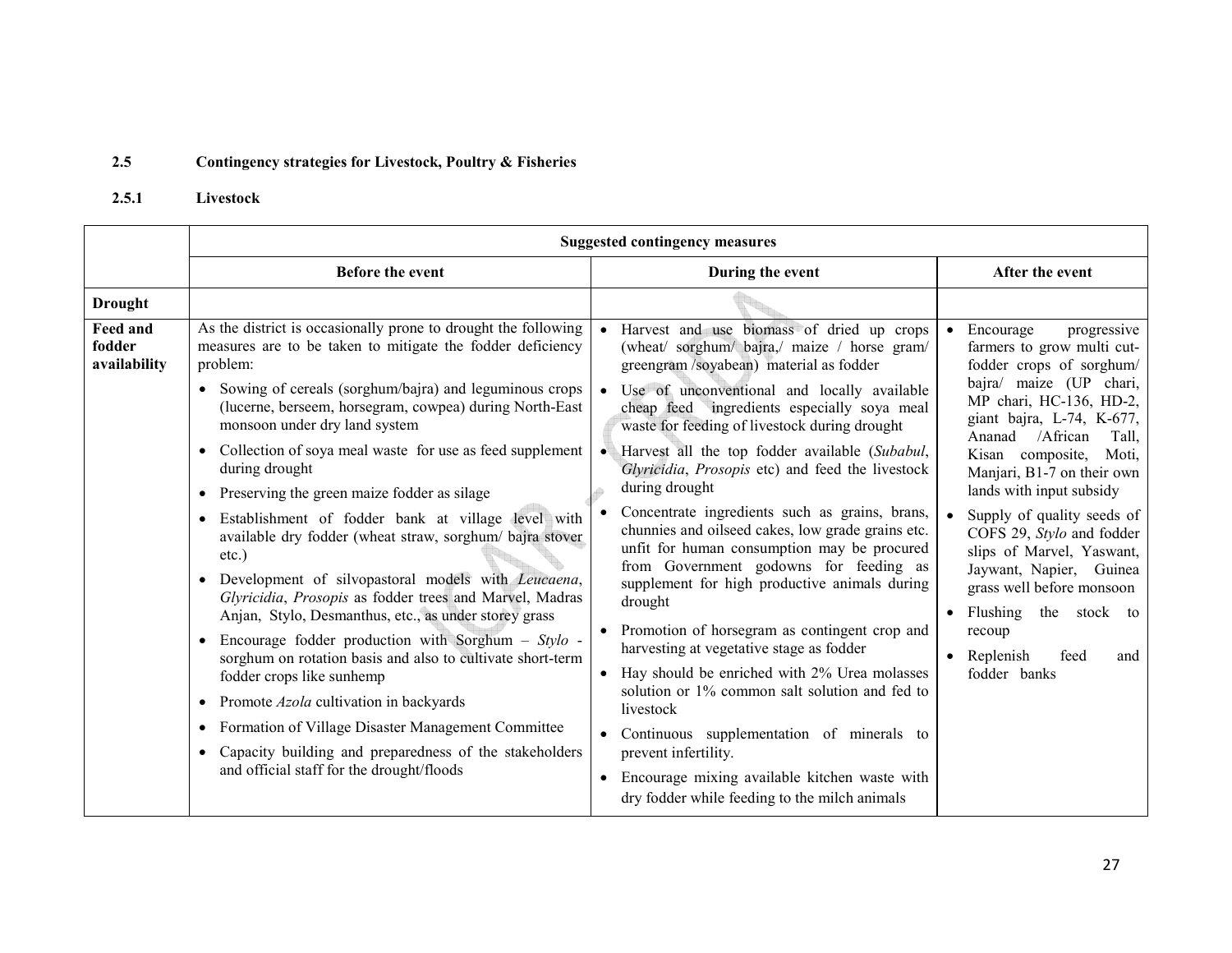| <b>Drinking</b><br>water                   | Adopt water conservation methods at village level to<br>$\bullet$<br>improve the ground water level for adequate water supply<br>Identification of water resources<br>$\bullet$<br>Desilting of ponds<br>$\bullet$<br>Rainwater harvesting and create water bodies/ watering<br>$\bullet$<br>points<br>Construction of drinking water tanks in herding<br>$\bullet$<br>places/village junctions/relief camp locations<br>Community drinking water trough can be arranged in<br>$\bullet$<br>shandies /community grazing areas                              | Adequate supply of drinking water.<br>Restrict wallowing of animals in water<br>bodies/resources<br>Add alum in stagnant water bodies<br>$\bullet$                                                                                                                                                                                                                                                                       | Watershed<br>management<br>should<br>practices<br>be<br>promoted<br>conserve<br>to<br>Bleach $(0.1\%)$<br>rainwater.<br>drinking<br>water<br>water<br>sources<br>Provide<br>clean<br>drinking<br>water                                                                                                                                              |
|--------------------------------------------|------------------------------------------------------------------------------------------------------------------------------------------------------------------------------------------------------------------------------------------------------------------------------------------------------------------------------------------------------------------------------------------------------------------------------------------------------------------------------------------------------------------------------------------------------------|--------------------------------------------------------------------------------------------------------------------------------------------------------------------------------------------------------------------------------------------------------------------------------------------------------------------------------------------------------------------------------------------------------------------------|-----------------------------------------------------------------------------------------------------------------------------------------------------------------------------------------------------------------------------------------------------------------------------------------------------------------------------------------------------|
| <b>Health</b> and<br>disease<br>management | Procure and stock emergency medicines for important<br>endemic diseases of the area<br>All the stock must be immunized for endemic diseases<br>$\bullet$<br>like Hemorrhagic septicemia (HS), Black quarter (BQ)<br>(large ruminants) and Enterotoxaemia (ET)<br>(small)<br>ruminants) etc. before the onset of monsoon<br>Surveillance and disease monitoring network to be<br>$\bullet$<br>established at Joint Director (Animal Husbandry) office<br>in the district<br>Procure and stock multivitamins & area specific mineral<br>$\bullet$<br>mixture | Carryout de-worming to all animals entering into<br>relief camps<br>Identify and quarantine sick animals<br>$\bullet$<br>Performing ring vaccination (8 km radius) in<br>case of any outbreak<br>Restricting movement of livestock in case of any<br>epidemic<br>Tick control measures be undertaken to prevent<br>tick borne diseases in animals<br>Organize with community, daily lifting of dung<br>from relief camps | • Keep close surveillance on<br>disease outbreak<br>Undertake<br>vaccination<br>depending on need<br>Keep the animal houses<br>clean<br>and<br>spray<br>disinfectants<br>Farmers should be advised<br>milch<br>their<br>breed<br>tο<br>animals<br>during<br>July-<br>September so that peak<br>milk production does not<br>coincide with mid summer |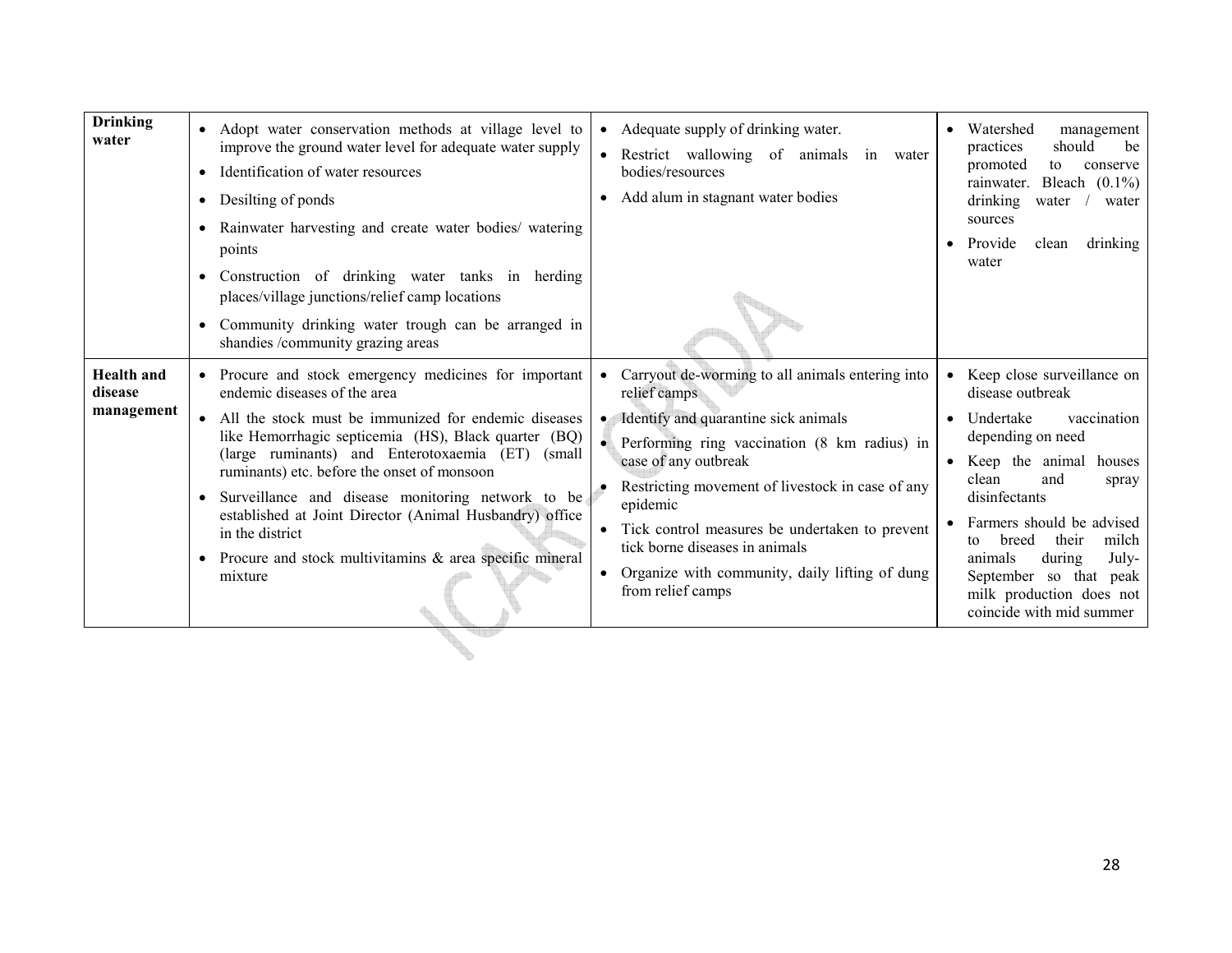| <b>Floods</b>    | Not applicable in the district                                                                                                                                                                                                                                            |                                                                                                                                                                                                                                                                                                                                                                                                                                                              |                                                                                                      |
|------------------|---------------------------------------------------------------------------------------------------------------------------------------------------------------------------------------------------------------------------------------------------------------------------|--------------------------------------------------------------------------------------------------------------------------------------------------------------------------------------------------------------------------------------------------------------------------------------------------------------------------------------------------------------------------------------------------------------------------------------------------------------|------------------------------------------------------------------------------------------------------|
| Cyclone          | Not applicable in the district                                                                                                                                                                                                                                            |                                                                                                                                                                                                                                                                                                                                                                                                                                                              |                                                                                                      |
| <b>Heat wave</b> | • Plantation with MPTs around the shed<br>Water sprinklers / foggers in the shed<br>$\bullet$<br>Application of white paint on the roof to reflect light<br>$\bullet$<br>Thatched sheds should be provided as a shelter to animal<br>$\bullet$<br>to minimize heat stress | Allow the animals early in the morning or late in<br>$\bullet$<br>the evening for grazing during heat waves<br>Allow for grazing between 10 AM to 3 PM<br>during cold waves<br>• Feed green fodder/silage / concentrates during<br>day time and roughages / hay during night time<br>in case of heat waves                                                                                                                                                   | • Feed the animals as per<br>routine schedule<br>• Allow the animals for<br>grazing (normal timings) |
| Cold wave        | Covering all the wire meshed walls / open area with<br>gunny bags/ polyethylene sheets (with a mechanism for<br>lifting during the day time and putting down during night<br>time)                                                                                        | Add 25-50 ml of edible oil in concentrates and<br>fed to the animal during cold waves<br>Put on the foggers / sprinklers during severe heat   • Allow the animals for<br>weaves and heaters during prolonged cold<br>waves, where ever possible<br>In severe cases, vitamin 'C' and electrolytes<br>should be added in water during heat waves<br>Apply / sprinkle lime powder in the animal shed<br>during cold waves to neutralize ammonia<br>accumulation | • Feed the animals as per<br>routine schedule<br>grazing (normal timings)                            |
| <b>Insurance</b> | Encouraging insurance of livestock                                                                                                                                                                                                                                        | Listing out the details of the dead animals                                                                                                                                                                                                                                                                                                                                                                                                                  | Submission<br>for<br>insurance<br>claim and availing insurance<br>benefit                            |
|                  |                                                                                                                                                                                                                                                                           |                                                                                                                                                                                                                                                                                                                                                                                                                                                              |                                                                                                      |

### 2.5.2 Poultry

|                                     | <b>Suggested contingency measures</b>                         |                                           |                                        |
|-------------------------------------|---------------------------------------------------------------|-------------------------------------------|----------------------------------------|
|                                     | <b>Before the event</b>                                       | During the event                          | After the event                        |
| <b>Drought</b>                      |                                                               |                                           |                                        |
| <b>Shortage of feed ingredients</b> | Store broken rice and other grains such $\vert \bullet \vert$ | Supplementation only for productive birds | Supplementation to all surviving birds |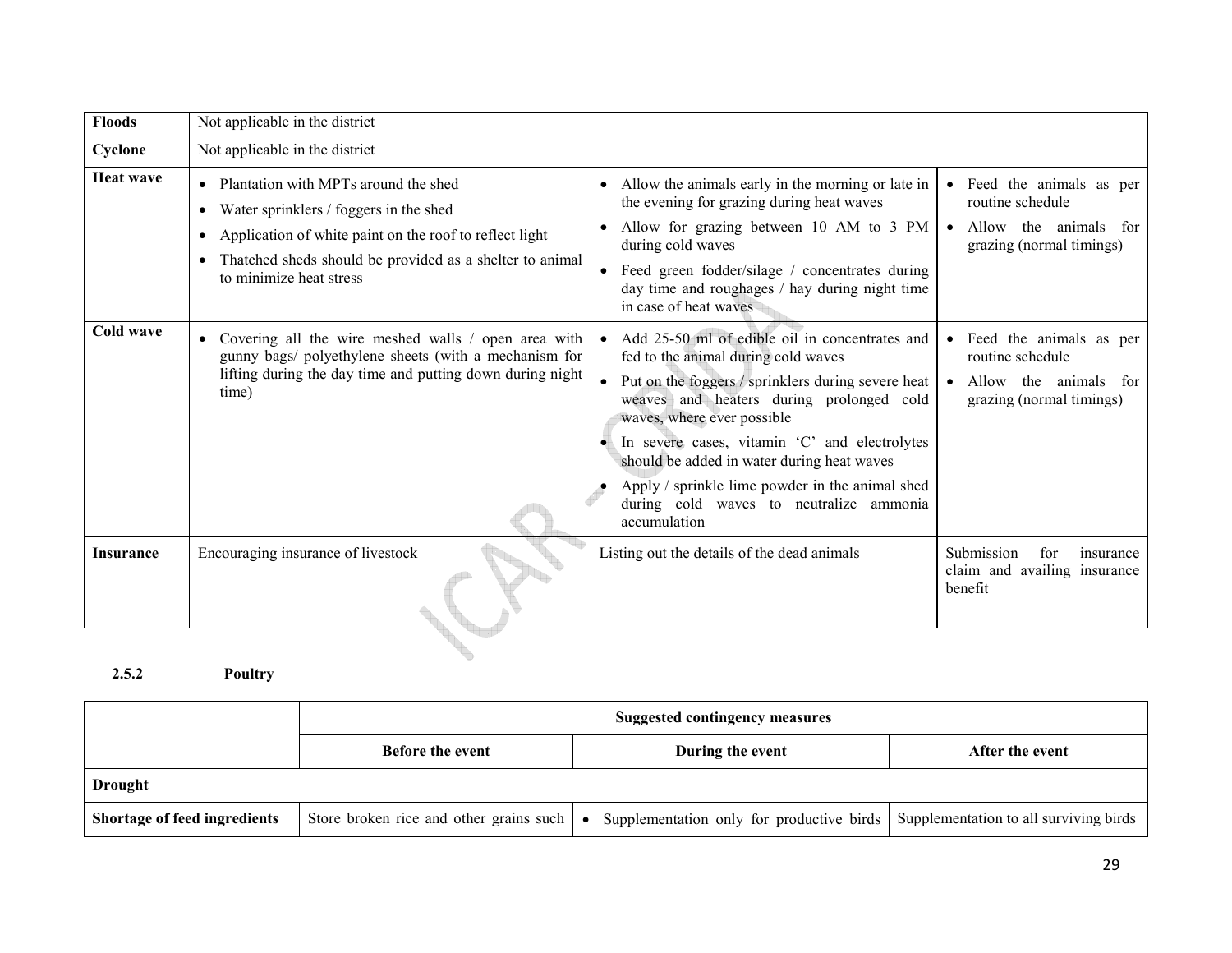|                                         | as maize unfit for human consumption<br>for use as feed later                                                                                   | with house hold grain<br>Supplementation of shell grit (calcium) for<br>$\bullet$<br>laying birds<br>Culling of weak birds<br>$\bullet$                                                                             |                                                                                                                                                  |
|-----------------------------------------|-------------------------------------------------------------------------------------------------------------------------------------------------|---------------------------------------------------------------------------------------------------------------------------------------------------------------------------------------------------------------------|--------------------------------------------------------------------------------------------------------------------------------------------------|
| <b>Drinking</b> water                   |                                                                                                                                                 | Use water sanitizers or offer cool hygienic<br>drinking water                                                                                                                                                       |                                                                                                                                                  |
| <b>Health and disease</b><br>management | Culling of sick birds.<br>$\bullet$<br>De-worming and vaccination against<br>Ranikhet Disease<br>(RD)<br>and<br>Infectious Bursal Disease (IBD) | Mixing of Vitamins A, D, E, K, B-complex<br>$\bullet$<br>and Vitamin C in drinking water (5ml in<br>one litre water)                                                                                                | Hygienic and sanitation of poultry<br>$\bullet$<br>house<br>Disposal of dead birds by burning /<br>$\bullet$<br>burying with lime powder in pits |
| <b>Floods</b>                           | Not applicable in the district                                                                                                                  |                                                                                                                                                                                                                     |                                                                                                                                                  |
| Cyclone                                 | Not applicable in the district                                                                                                                  |                                                                                                                                                                                                                     |                                                                                                                                                  |
| <b>Heat wave</b>                        |                                                                                                                                                 |                                                                                                                                                                                                                     |                                                                                                                                                  |
| Shelter/environment<br>management       | Provision<br>of<br>shelter<br>with<br>proper<br>ventilation                                                                                     | In severe cases, foggers/ water sprinklers/<br>should be arranged or wet gunny bags<br>should be hung to reduce heat stress<br>Don't allow for scavenging during mid day                                            | Routine practices are followed                                                                                                                   |
| Health<br>and<br>disease<br>management  | De-worming and vaccination against RD<br>and fowl pox                                                                                           | Supplementation of house hold grain<br>$\bullet$<br>Provide cool and clean drinking water with<br>electrolytes and Vitamin C<br>In hot summer, add anti-stress probiotics in<br>$\bullet$<br>drinking water or feed | Routine practices are followed                                                                                                                   |
| Cold wave                               |                                                                                                                                                 |                                                                                                                                                                                                                     |                                                                                                                                                  |
| Shelter/<br>environment<br>management   | Provision of proper shelter<br>$\bullet$<br>Arrangement for brooding<br>$\bullet$<br>of<br>supply<br>Assure<br>continuous<br>electricity        | Close all openings with polythene sheets<br>$\bullet$<br>In severe cases, arrange heaters<br>$\bullet$<br>Don't allow for scavenging during early<br>morning and late evening                                       | Routine practices are followed                                                                                                                   |
| Health<br>disease<br>and                | Hygienic and sanitation of poultry house                                                                                                        | Supplementation of house hold grain                                                                                                                                                                                 | Routine practices are followed                                                                                                                   |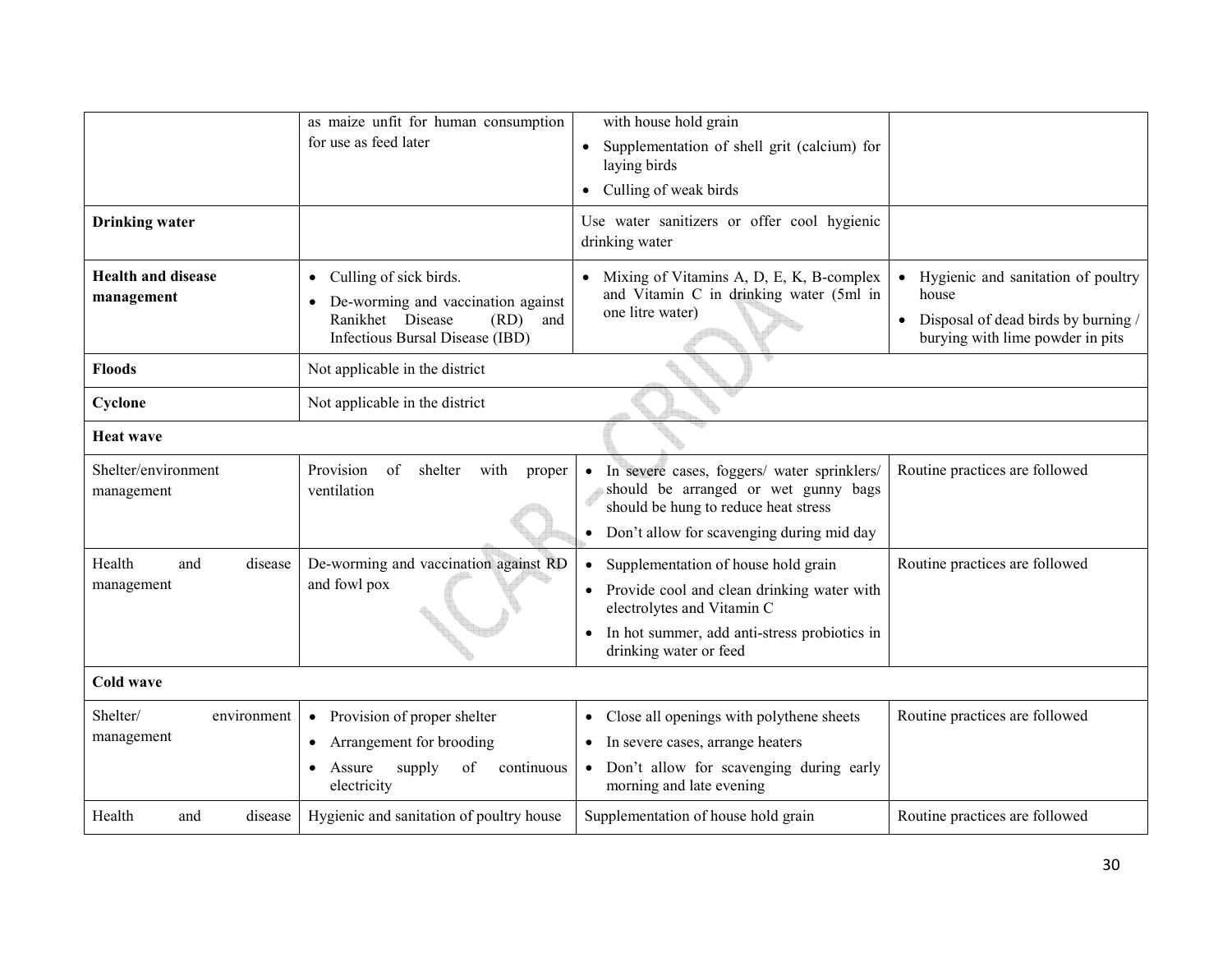| management | Apply lime in poultry houses | Mix antibiotic supplements in feed to prevent   |  |
|------------|------------------------------|-------------------------------------------------|--|
|            |                              | non-specific enteric and respiratory infections |  |
|            |                              |                                                 |  |
|            |                              |                                                 |  |

<sup>a</sup>based on forewarning wherever available

#### 2.5.3. Fisheries

|                                                                       | <b>Suggested Contingency Measures</b>                                                                                                     |                                                                                                                 |                                                                                                                                   |
|-----------------------------------------------------------------------|-------------------------------------------------------------------------------------------------------------------------------------------|-----------------------------------------------------------------------------------------------------------------|-----------------------------------------------------------------------------------------------------------------------------------|
| 1. Drought                                                            | Before the event                                                                                                                          | During the event                                                                                                | After the event                                                                                                                   |
| A. Capture                                                            |                                                                                                                                           |                                                                                                                 |                                                                                                                                   |
| Marine                                                                | Not applicable                                                                                                                            | Not applicable                                                                                                  | Not applicable                                                                                                                    |
| Inland                                                                |                                                                                                                                           |                                                                                                                 |                                                                                                                                   |
| Shallow water depth due to<br>insufficient rains / inflow             | Stocking of advnced fingerlings in half or<br>even less than the normal stocking density or<br>stocking of common carp seed               | Immediate<br>harvesting<br>or<br>decreasing<br>the<br>density<br>with<br>the water<br>commensurate<br>quantity. | De weeding and deepening of tank to ensure<br>retention of water for a longer period and<br>provision of employment under MGNREGP |
| Changes in water quality                                              | monitoring<br>of<br>water quality<br>Regular<br>parameters and application of geolites, soil<br>probiotics, etc to maintain water qaulity | Immediate harvesting or changing<br>the water quality by application of<br>sanitisers.                          | Removal of top layer, deep ploughing of tank<br>and application of lime                                                           |
| <b>B.</b> Aquaculture                                                 |                                                                                                                                           |                                                                                                                 |                                                                                                                                   |
| (i) Shallow water in ponds due<br>to insufficient rains / inflow      | Crop holiday or going for stocking of<br>yearlings by reducing the density according<br>to availability of water                          | Harvesting of fish and leaving the<br>pond fallow till next season                                              | Removal of top layer, deep ploughing of tank<br>and application of lime                                                           |
| (ii) Impact of salt load build up<br>in ponds / changes water quality | Stocking of salinity tolerant fish / shrimp,<br>application of geolites and other buffers                                                 | Frenquent change of water with<br>fresh water                                                                   | Frequent draining of the pond with fresh<br>water, removal of top layers                                                          |
| <b>Floods</b><br>2.                                                   | Not applicable in the district                                                                                                            |                                                                                                                 |                                                                                                                                   |
| Cyclone / Tsunami<br>3.                                               | Not applicable in the district                                                                                                            |                                                                                                                 |                                                                                                                                   |